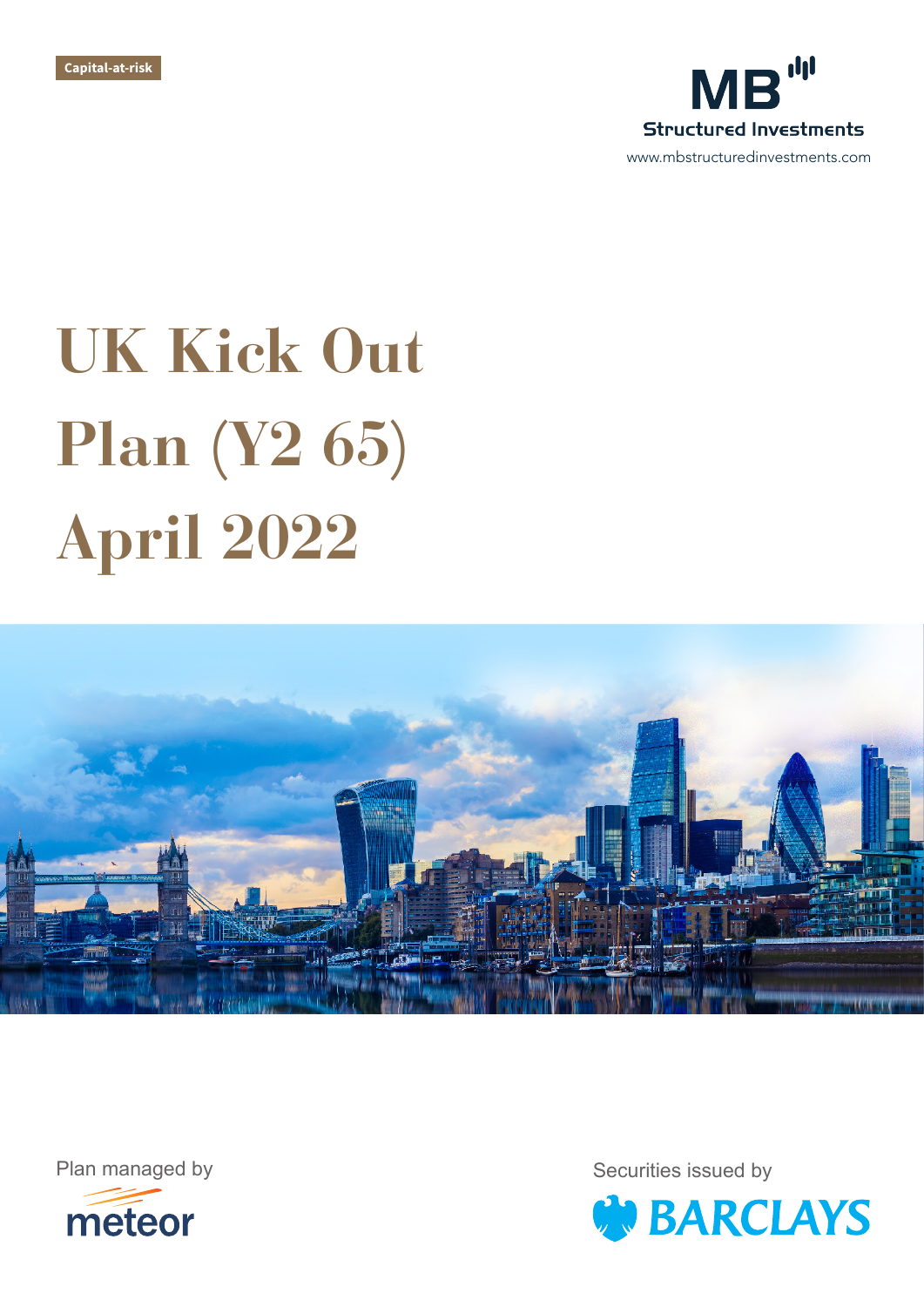## Important Information

- ▶ MB Structured Investments is a trading name of Meteor Asset Management Limited. An investment in the Plan constitutes a contractual arrangement with Meteor Asset Management Limited.
- ▶ The potential investment and capital returns from the Plan are backed by securities issued by Barclays Bank plc. In the event that Barclays fails to meet the payments due under the securities, this would not be covered by the Financial Services Compensation Scheme.
- ▶ Investing in this Plan puts your capital at risk. You may lose some, or all, of your investment.
- ▶ The Plan has been designed for a specific type of investor, as set out in this Brochure. The Plan may only be suitable for this type of investor.
- ▶ Meteor does not provide financial advice. We recommend that you take advice from a financial adviser, who will be able to help you assess whether the investment is suitable for you.
- ▶ You should conduct such independent investigation and analysis of the tax treatment of an investment as you feel appropriate, to evaluate the merits and risks of an investment in the Plan.
- The information on taxation contained in the Brochure is based on our understanding of rates of tax, current legislation, regulations and practice, which are likely to change in the future and which may be backdated.
- ▶ This Brochure has been approved and issued by Meteor Asset Management Limited as a financial promotion pursuant to S. 21 of the Financial Services and Markets Act 2000. It is for information only and does not constitute investment, legal or tax advice.
- $\blacktriangleright$  If you have any queries about this Plan, any such query should be directed to and will be answered by the Plan Manager, Meteor Asset Management.
- $\triangleright$  The following information has not been prepared by the Issuer, or any of their respective directors, officers or agents. The Issuer makes no representation or warranty, and accepts no responsibility or liability, to any party in relation to the information provided in this Brochure.

All relevant terms are defined in the Plan Summary on page 1 or the Glossary on page 21.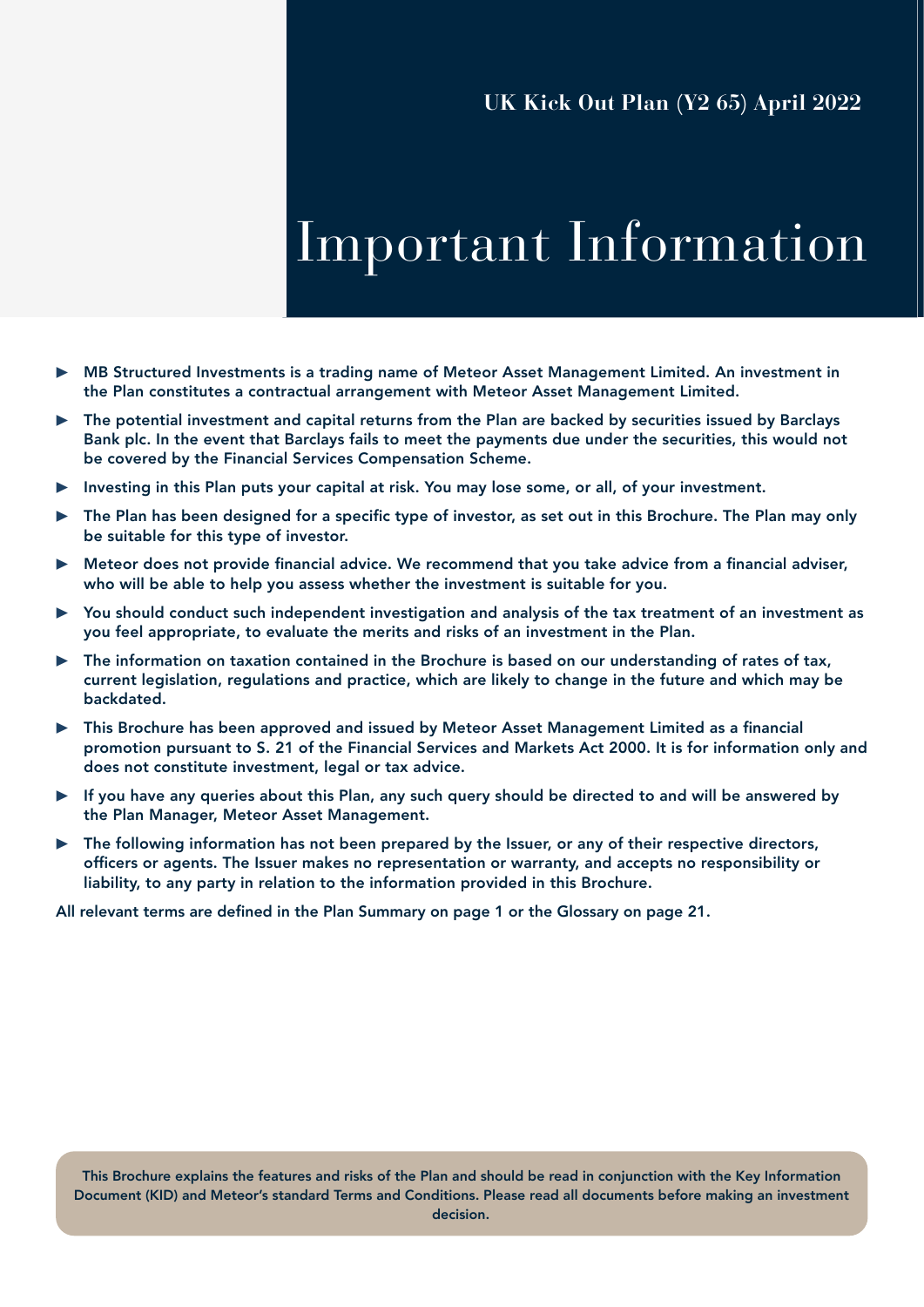# Contents

| <b>Plan Summary</b>                      | $\mathbf{1}$             |
|------------------------------------------|--------------------------|
| <b>Key Risks</b>                         | $\overline{2}$           |
| <b>Key Dates</b>                         | $\overline{2}$           |
| Is the Plan right for me?                | $\overline{\mathbf{3}}$  |
| <b>How the Plan works</b>                | $\overline{5}$           |
| <b>Investment Return</b>                 | $\overline{\mathcal{L}}$ |
| <b>Repayment of Capital</b>              | 8                        |
| <b>The Index</b>                         | 9                        |
| <b>Selection of a counterparty</b>       | 11                       |
| <b>About Barclays Bank plc</b>           | 11                       |
| <b>About MB Structured Investments</b>   | 12                       |
| <b>About Meteor</b>                      | 12                       |
| <b>Anti-money laundering regulations</b> | 13                       |
| <b>Taxation</b>                          | 13                       |
| Keeping you informed                     | 14                       |
| <b>Administration charges</b>            | 15                       |
| <b>Compensation Arrangements</b>         | 15                       |
| <b>Risks</b>                             | 16                       |
| <b>Frequently asked questions</b>        | 18                       |
| <b>Investing</b>                         | <b>20</b>                |
| <b>Glossary</b>                          | 21                       |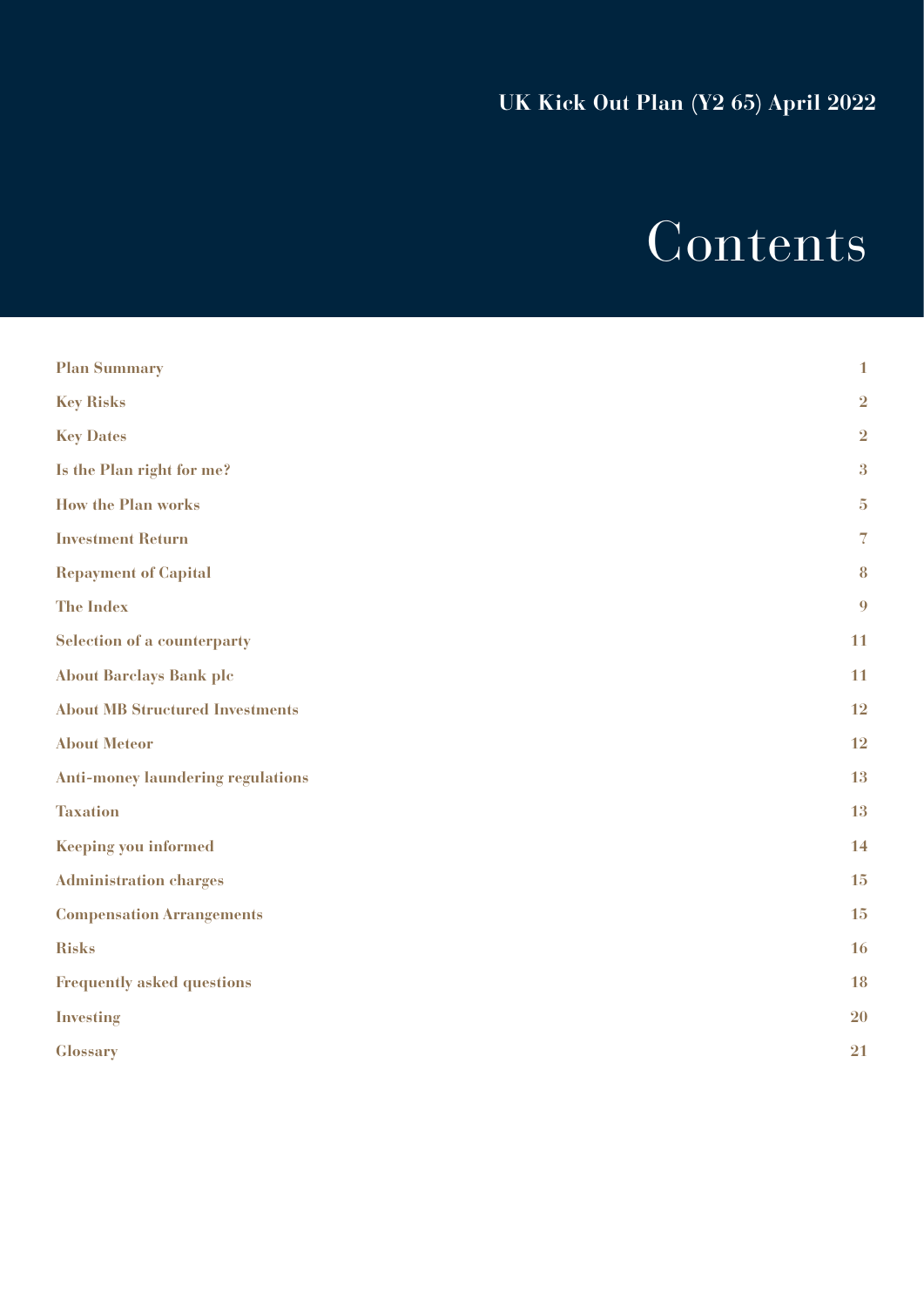### Plan Summary

| <b>Term</b>                        | A maximum five year three week investment                                                                                                                                                                                                |                                                                                                                                                     |               |                                                                                                                                                                                                                                                                                                                                            |
|------------------------------------|------------------------------------------------------------------------------------------------------------------------------------------------------------------------------------------------------------------------------------------|-----------------------------------------------------------------------------------------------------------------------------------------------------|---------------|--------------------------------------------------------------------------------------------------------------------------------------------------------------------------------------------------------------------------------------------------------------------------------------------------------------------------------------------|
| <b>Linked assets</b>               | FTSE® 100 Index (the 'Index')                                                                                                                                                                                                            |                                                                                                                                                     |               |                                                                                                                                                                                                                                                                                                                                            |
| <b>Issuer</b>                      | Barclays Bank plc (the 'Counterparty')                                                                                                                                                                                                   |                                                                                                                                                     |               |                                                                                                                                                                                                                                                                                                                                            |
| <b>Plan Manager</b>                | Meteor Asset Management Limited                                                                                                                                                                                                          |                                                                                                                                                     |               |                                                                                                                                                                                                                                                                                                                                            |
| <b>Measurement Dates</b>           | 15 April 2024                                                                                                                                                                                                                            | 14 April 2025                                                                                                                                       | 13 April 2026 | 13 April 2027 (Final<br><b>Measurement Date)</b>                                                                                                                                                                                                                                                                                           |
| <b>Repayment of Capital</b>        | is at least equal to 65% of its Opening Level you will get back the amount you invested.                                                                                                                                                 |                                                                                                                                                     |               | You will lose money if the Final Level of the Index is below 65% of its Opening Level. The amount of<br>your money that you would lose will be the percentage by which the Final Level of the Index is below its<br>Opening Level. In extreme circumstances you could lose all of your money. If the Final Level of the Index              |
| Investment return                  | Date will be on 15 April 2024, two years after the Start Date.                                                                                                                                                                           |                                                                                                                                                     |               | If the Closing Level of the Index on any Measurement Date before the Final Measurement Date is at<br>least equal to its Opening Level the Plan will kick out, i.e. mature early, and make a gross investment<br>return of 8% of the money you invest for each year that the Plan has been in force. The first Measurement                  |
|                                    | investment return will be payable at the Maturity Date.                                                                                                                                                                                  |                                                                                                                                                     |               | If the Plan has not matured early, and the Closing Level of the Index on the Final Measurement Date (the<br>'Final Level') is at least equal to its Opening Level, the Plan will provide an investment return at the Maturity<br>Date equal to 40% of the money you invest. If the Final Level of the Index is below its Opening Level, no |
| <b>Tax treatment</b>               | this Plan is expected to be subject to Capital Gains Tax.                                                                                                                                                                                |                                                                                                                                                     |               | It is our understanding that any investment return from a direct investment by individuals or Trusts into                                                                                                                                                                                                                                  |
| <b>Available for</b><br>investment | Subject to a minimum investment of £5,000, the Plan is available for investment:<br>by individual or joint applicants;<br>as ISA transfers;<br>by pension schemes; or<br>This Plan is available to residents of the United Kingdom only. | as 2021/22 and 2022/23 tax year stocks and shares ISAs;<br>by trustees, companies and partnerships.                                                 |               |                                                                                                                                                                                                                                                                                                                                            |
| <b>Securities</b>                  | Index.                                                                                                                                                                                                                                   |                                                                                                                                                     |               | The Securities purchased will be Notes issued by Barclays Bank plc. These Securities can be viewed in<br>a similar way to a loan to the Issuer and are linked to the performance of Preference Shares of a Special<br>Purpose Vehicle company - Teal Investments Limited, which is in turn linked to the performance of the                |
| <b>ISIN</b>                        | XS2349062088                                                                                                                                                                                                                             |                                                                                                                                                     | Listing       | London Stock Exchange                                                                                                                                                                                                                                                                                                                      |
| <b>Base Prospectus</b>             | Plan on request or by visiting our website at www.mbstructuredinvestments.com.                                                                                                                                                           |                                                                                                                                                     |               | You can obtain a copy of the Base Prospectus relating to the Securities and any further information about the                                                                                                                                                                                                                              |
| <b>Meteor distribution</b><br>fee  | but is correct as at the date of this brochure. We will use our fee to cover the costs of:<br>marketing the Plan;<br>This fee will not be used to remunerate any adviser.                                                                | preparing the Plan literature and information;<br>administration of the Plan throughout the term; and<br>payments to introducers, where applicable. |               | We will receive a distribution fee of up to 1.50%. This fee may vary during the product offering period                                                                                                                                                                                                                                    |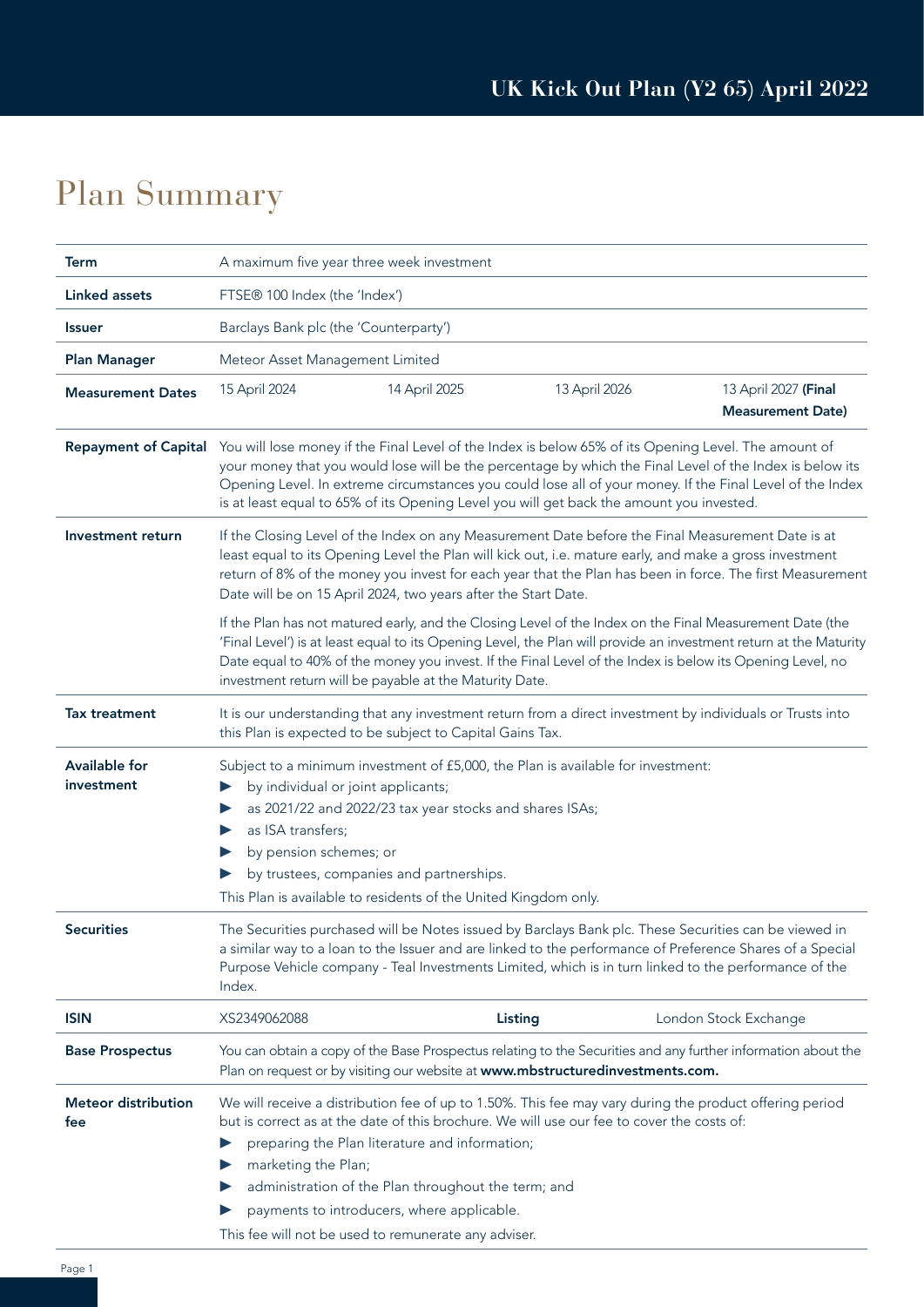### Key Risks

#### Access to capital

- In normal market conditions, it is expected that Barclays Bank plc (the Calculation Agent of the Securities) will provide pricing of the Securities for investors who need access to their capital before the Maturity Date. However, there is no guarantee that the Calculation Agent will provide pricing or that you will be able to redeem any investment before the Maturity Date, as the decision about whether market conditions are normal will be taken by the Calculation Agent (see Liquidity risks).
- ▶ If you need to encash the investment before maturity, and the Securities are able to be sold, their value will depend on a number of factors including current market conditions and you may receive significantly less than the money you invested. You will also have to pay an administration charge.

#### Counterparty risk

- The Issuer will be responsible for the payment to us of any return of capital and any investment return due from the Securities.
- It is possible that the Issuer could collapse or fail to make the payments due. If this happened you would lose some, or all, of your original investment, as well as any investment return to which you might otherwise have become entitled.
- ▶ The actual and perceived ability of the Issuer to meet its obligations may affect the market value of an investment over the term.
- ▶ In the event that the Issuer fails to meet its obligations to pay the amounts due from the Securities, you will not be entitled to compensation from the Financial Services Compensation Scheme ('FSCS').

#### Risk to capital and investment return

- This is a capital-at-risk product and you could lose some, or all, of the money you invest in the Plan.
- The amount you will get back is based on the Index. If the Final Level of the Index is less than 65% of its Opening Level, you will lose money and the amount you lose will be at least 35% of the amount invested, due to the nature of the capital protection barrier.
- It is possible that you will not receive an investment return.

The risks associated with this Plan are not limited to those listed above, but these are the key risks. Further risks are outlined on pages 16 & 17, 'Risks'.

### Key Dates

| <b>Closing Date for Plan</b><br>subscriptions | ISA Subscriptions for 2021/2022<br><b>ISA</b> transfers<br>Subscriptions by cheque or bank transfers |               | 5 April 2022<br>28 March 2022<br>11 April 2022 |
|-----------------------------------------------|------------------------------------------------------------------------------------------------------|---------------|------------------------------------------------|
| <b>Start Date</b>                             | 13 April 2022                                                                                        |               |                                                |
| <b>Opening Level</b>                          | Closing Level of the Index on                                                                        |               | 13 April 2022                                  |
| <b>Measurement Dates</b>                      | 15 April 2024                                                                                        | 14 April 2025 | 13 April 2026                                  |
| <b>Final Measurement</b><br>Date              | 13 April 2027                                                                                        |               |                                                |
| <b>Final Level</b>                            | Closing Level of the Index on                                                                        |               | 13 April 2027                                  |
| <b>Maturity Date</b>                          | 5 May 2027                                                                                           |               |                                                |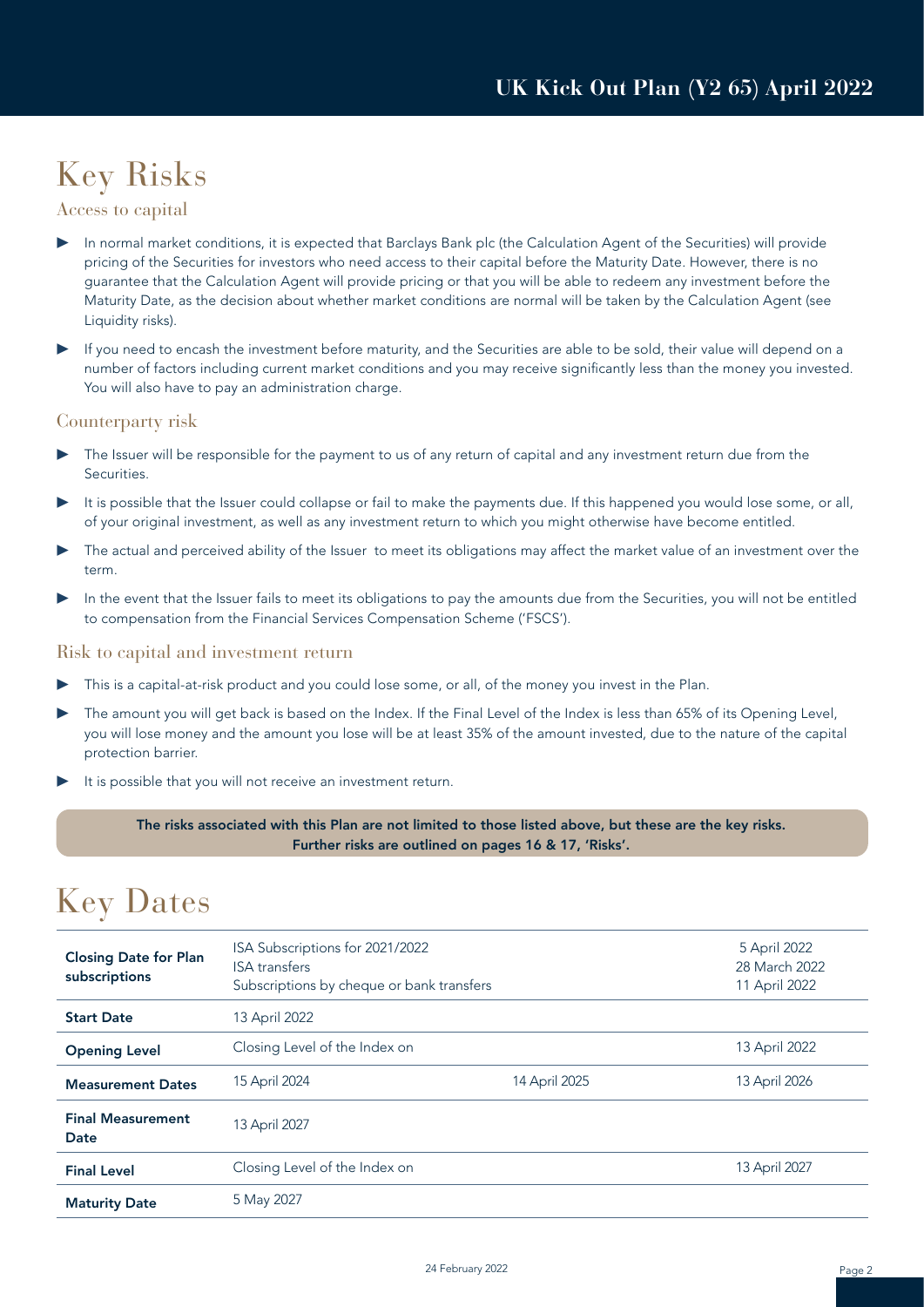### Is the Plan right for me?

It's important to us that investors understand how the Plan works and are satisfied it will help them meet their investment objectives. We know that this Plan won't be right for everyone, and we have designed it to meet the investment objectives of investors with certain investment characteristics, which we call our 'target market'.

We cannot advise you if it meets your specific needs and requirements, or if you fall within our target market, and we recommend that you take financial advice from a financial adviser, who will be able to help you assess your investment objectives and advise you whether the Plan is suitable for you.

It can be difficult to categorise people's knowledge and understanding, but to help us make sure that this Plan could meet your needs we have set out below various attributes of different types of investors.

| <b>Basic</b>    | Investors having the following characteristics:                                                                                                                                                                                                                                                            |
|-----------------|------------------------------------------------------------------------------------------------------------------------------------------------------------------------------------------------------------------------------------------------------------------------------------------------------------|
|                 | Basic knowledge of relevant financial instruments - a basic investor can make an informed<br>$\blacktriangleright$<br>investment decision based on the regulated and authorised documentation or with the help of basic<br>information provided.                                                           |
|                 | No financial industry experience, i.e. suited to a first time investor.<br>$\blacktriangleright$                                                                                                                                                                                                           |
| <b>Informed</b> | Investors having one, or more, of the following characteristics:                                                                                                                                                                                                                                           |
|                 | Average knowledge of relevant financial products - an informed investor can make an informed<br>$\blacktriangleright$<br>investment decision based on the regulated and authorised documentation, together with<br>knowledge and understanding of the specific factors/risks highlighted within them only. |
|                 | Some financial industry experience.                                                                                                                                                                                                                                                                        |
| <b>Advanced</b> | Investors having one, or more, of the following characteristics:                                                                                                                                                                                                                                           |
|                 | A good knowledge of relevant financial products and transactions.                                                                                                                                                                                                                                          |
|                 | Financial industry experience or accompanied by professional investment advice or included in a<br>discretionary portfolio service.                                                                                                                                                                        |
|                 |                                                                                                                                                                                                                                                                                                            |

If you are not taking financial advice as part of the application process, we will ask you which category best describes you. If you have taken advice we will treat you as an 'Advanced Investor', unless you indicate differently on the Application Form.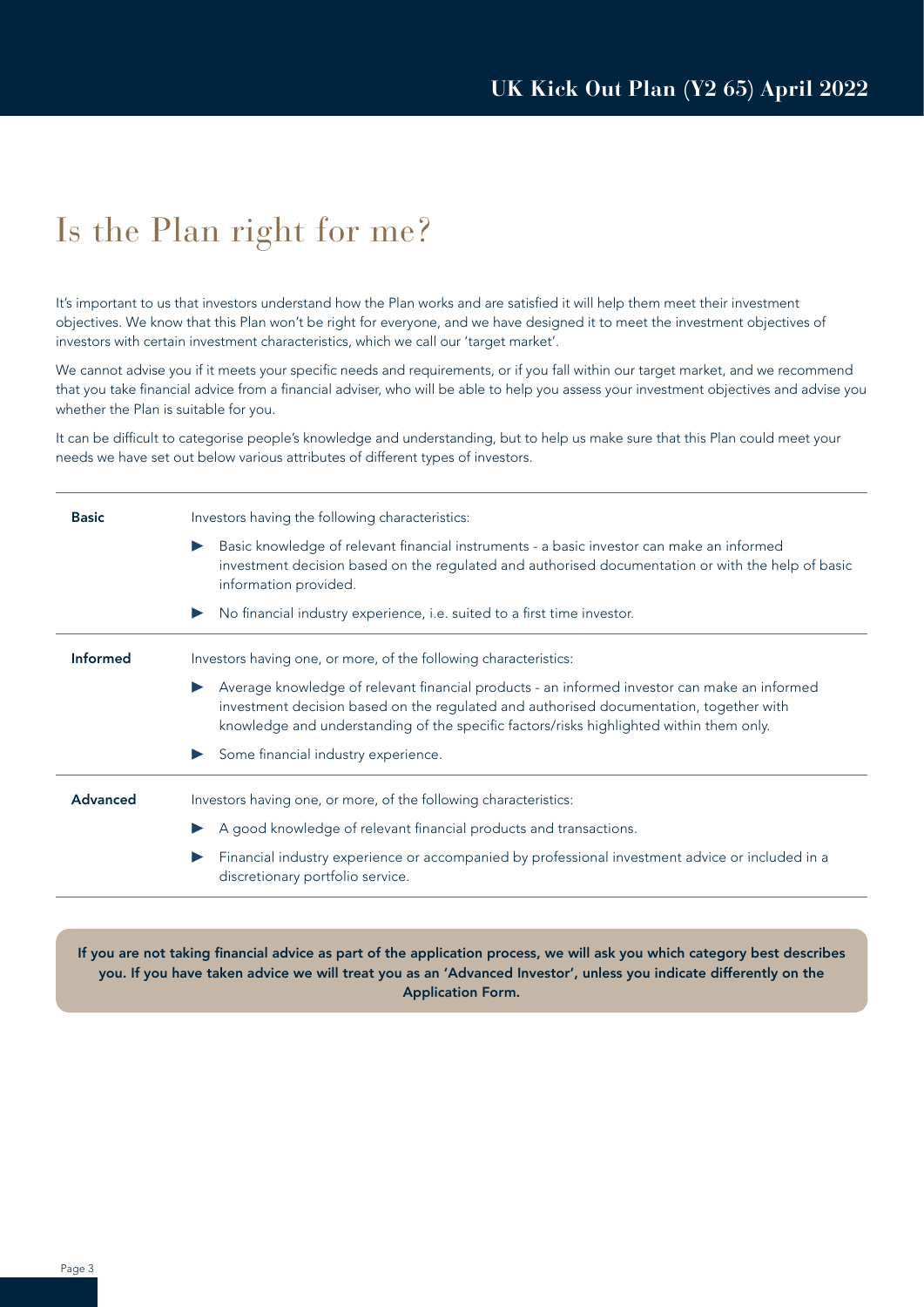### Is the Plan right for me? - continued

To assist your decision making process, we have set out below the characteristics of a typical investor within the target market for this Plan. This is for guidance only and we recommend that you speak to a financial adviser, who will be able to assess your investment objectives and advise you whether the Plan is suitable for you.

#### **A typical investor who invests in this Plan will:**

- Be either an Informed or Advanced Investor, with appropriate knowledge and experience of equity-based investments;
- Like investments that provide known returns based on pre-determined market outcomes;
- $\checkmark$  Want the potential to secure an investment return above that available from a deposit-based investment and acknowledge and accept the level of risk, identified by the Summary Risk Indicator set out in the Key Information Document (KID);
- Be willing and able to tie up their money for the term of the Plan for the objective of capital growth;
- $\checkmark$  Accept that they could lose money and be able to afford to do so;
- $\checkmark$  Understand that in the event of a loss that this loss would be at least 35% of the money they put into the Plan, and could be considerably more, and in extreme circumstances they could lose all of their money;
- Understand that any investment return is dependent on the performance of the Index, which is calculated on set dates, and accept they might not get any investment return at all;
- Know that the level of the Index can fall but do not expect the fall to be more than 35% of its Opening Level at the Final Measurement Date;
- Appreciate the importance of having a spread of investments to reduce concentration risk;
- Know and accept that inflation reduces the real value of money and what it can buy;
- Understand that equity markets are affected by economic and political events nationally and globally;
- $\checkmark$  Accept that if the Counterparty defaults they could lose all their money and any investment return and that they would not have any recourse to the FSCS.

#### **An investor will not meet the target market criteria if:**

- $x$  They do not understand how this investment works;
- \* They are unable, or unwilling, to accept the risks associated with this Plan, including the loss of their money;
- \* The Plan does not meet their investment objectives.

The information provided on this page is not investment advice or an investment recommendation. It is designed to provide some guidance as to the possible future risks and rewards of this Plan. We have not taken individual client circumstances into consideration when producing this information and recommend that you consult your financial adviser on whether this investment is appropriate for you.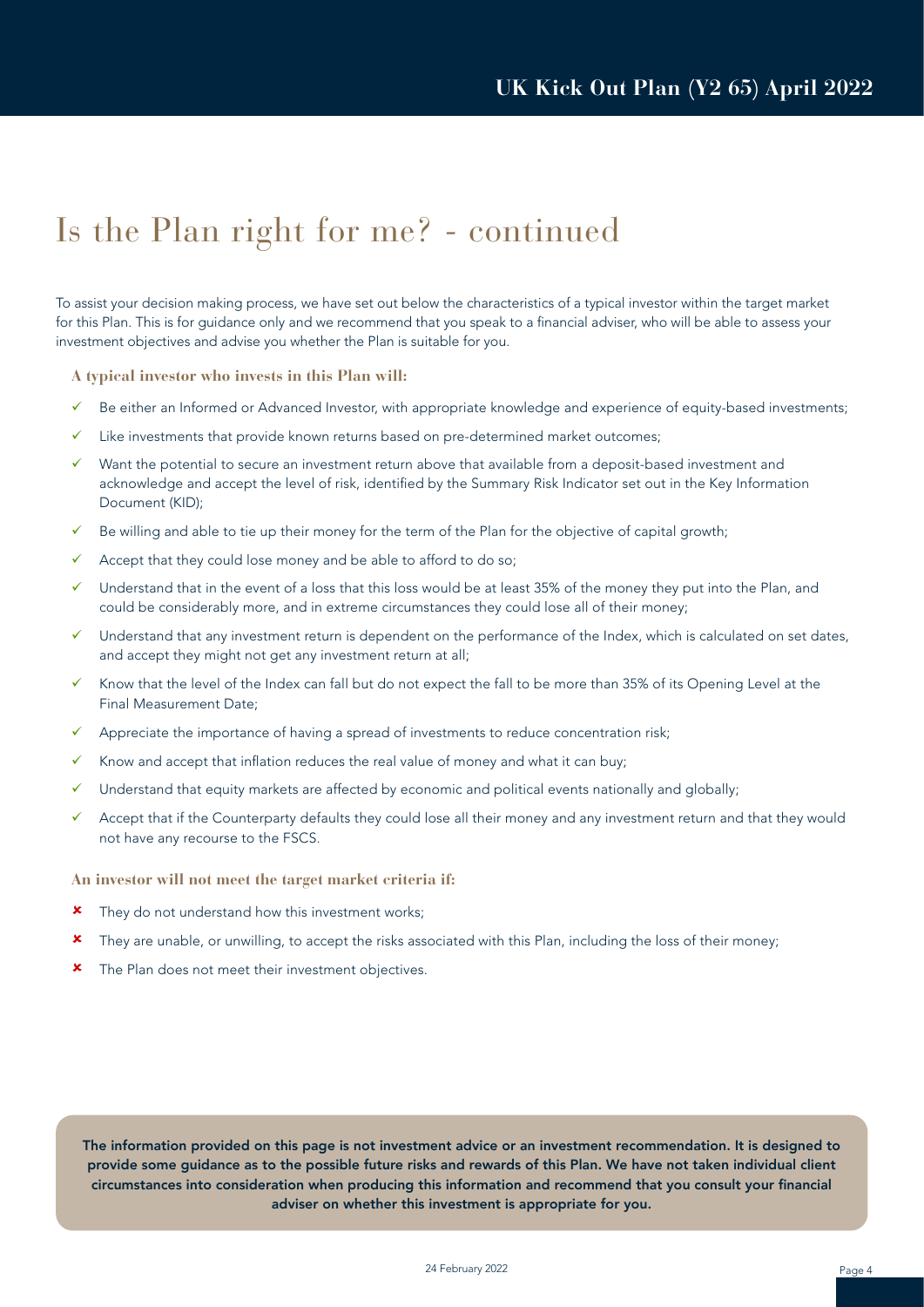### How the Plan works

An investment in the Plan constitutes a contractual arrangement with Meteor Asset Management Limited. We will use your money to acquire Securities, on your behalf, which are designed to have the characteristics required to achieve the investment objectives of the Plan.

We will invest your money in Securities issued by Barclays Bank plc. The Securities can be viewed in a similar way to a loan to the Issuer and are linked to the performance of Preference Shares, issued by Teal Investments Limited, which is in turn linked to the performance of the Index.

The potential investment return and return of any capital from the Plan are linked to the performance of the FTSE 100 Index and are also dependent on the ability of the Issuer to make the payments due from the Securities.

The Plan offers the potential for an enhanced return on your investment compared to the actual performance of the Index. Although neither the Plan nor the Securities tracks the Index directly, its performance will affect any capital and investment return. You need to understand that this will be impacted by a number of factors.

An investment return and a full return of the money you invested may be triggered at the Final Measurement Date or at any of the earlier Measurement Dates, depending on the performance of the Index. However, it is possible that the Plan will not produce an investment return. This is explained on page 7, 'Investment Return'.

We have designed the Plan to try to limit the potential for a reduction in your capital should the Index fall. However, risk has not been eliminated and your capital is at risk. This is explained on page 8, 'Repayment of Capital'. Further information on capital at risk products can be found on our website at www.mbstructuredinvestments.com.

The trade-off for the possible enhanced return and limiting the possibility of capital loss is that if the Index was to increase by more than the potential investment return, you would not benefit from any such increase in excess of the investment return provided by the Plan.

You should also understand that you will not be entitled to receive the dividends normally payable if you had invested directly in the shares of the companies that make up the Index.

If the Plan is oversubscribed we may not be able to accept your application; should this happen we would notify you of this and ask for your instructions.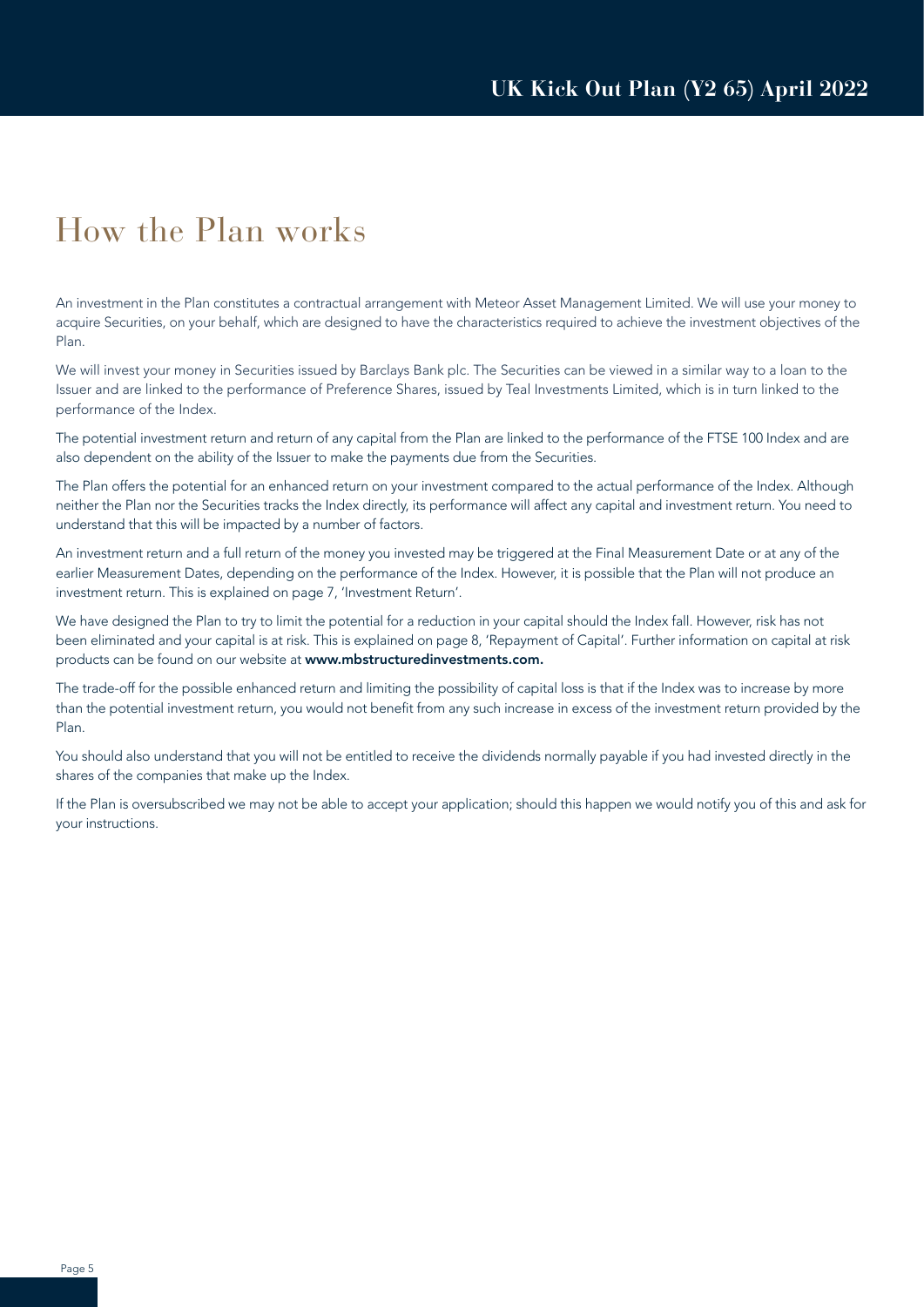### How the Plan works - continued

#### Factors that could influence the returns payable

When investing in this Plan you must bear in mind that the risk to your capital and any investment return payable will be affected by a number of factors that shape how equity markets work. These can be wide ranging, and include events such as natural disasters and wars, through to political uncertainty and general economic changes, either here in the UK or on a more global basis.

Below is a list of the type of issues that can affect your investment:

- ▶ How well, or badly, the UK economy is performing;
- ▶ Global economic conditions and how they impact the UK;
- ▶ Political instability or uncertainty which can make markets nervous and share prices fall;
- ▶ Impact of natural disasters the commercial impact of which can be to stop trade and cause share prices to fall;
- War/civil unrest/conflict;
- The supply and price of natural resources.

It is impossible to accurately quantify the effect any of these issues would have, either in isolation or in combination, on your capital and any investment return payable under the Plan.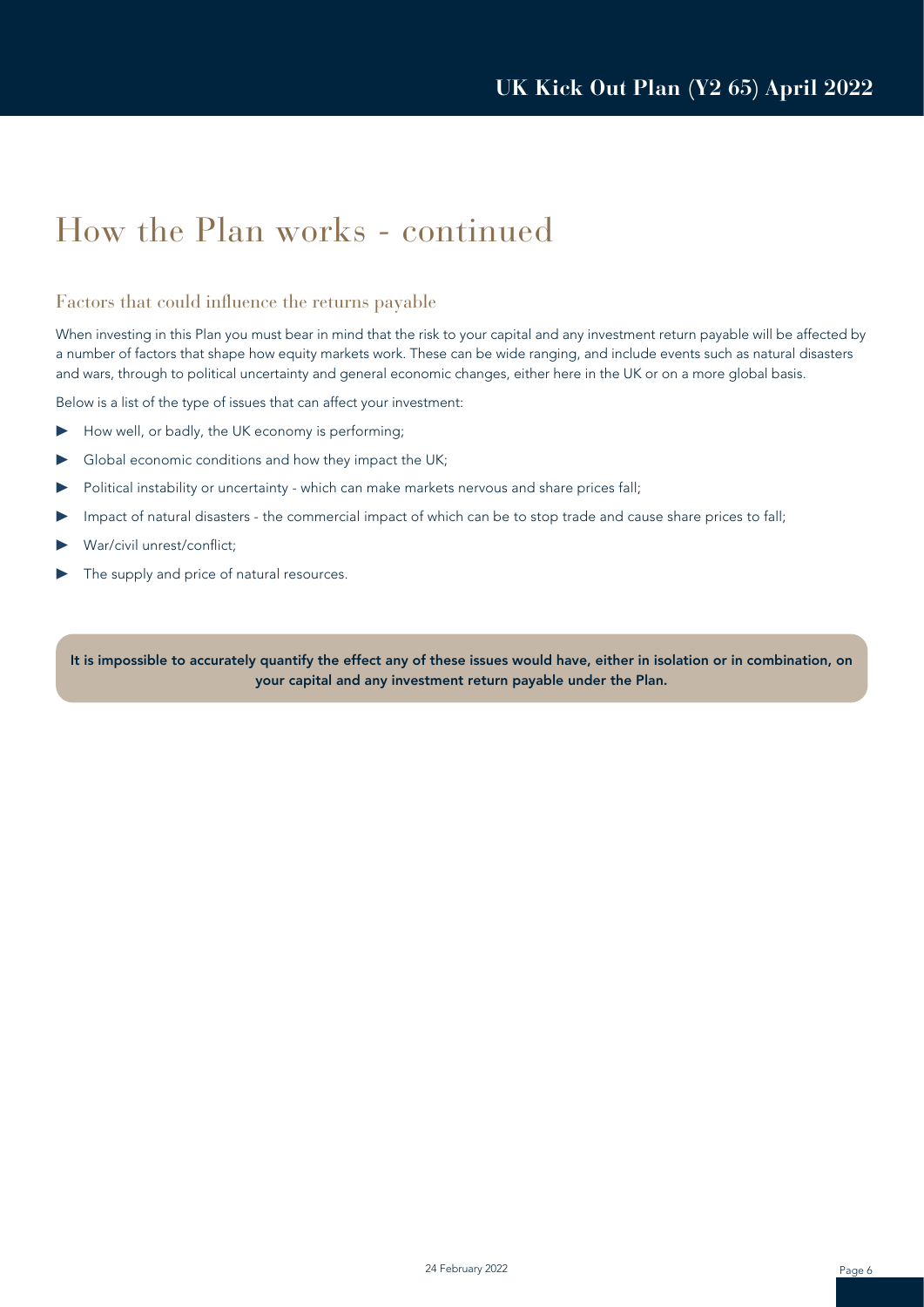### Investment Return

#### How the investment return is calculated

The investment return from the Plan is linked to the performance of the Index. The Opening Level of the Index will be its Closing Level on 13 April 2022

We will compare the Opening Level with the Closing Level of the Index on each Measurement Date.

If the Closing Level of the Index on any Measurement Date before the Final Measurement Date is at least equal to its Opening Level, the Plan will kick out, i.e. mature early and provide an investment return.

The first Measurement Date will be on 15 April 2024, two years after the Start Date.

If an early maturity is not triggered on a Measurement Date, the Plan will remain in force until at least the next Measurement Date. In the event an early maturity is triggered, the gross investment return payable will be 8% for each year the Plan has been in force, as shown below.

If the Plan matures early, settlement of maturity funds will be available 15 Business Days after the relevant Measurement Date, or upon receipt of your signed instruction, if later.

If the Plan has not matured early and the Closing Level of the Index on the Final Measurement Date (the 'Final Level') is at least equal to its Opening Level, the Plan will provide an investment return at the Maturity Date equal to 40% of the money invested.

If the Final Level of the Index is below its Opening Level, no investment return will be payable from the Plan.

| <b>Opening Level</b><br>The Closing Level of the Index on 13 April 2022                                              |                         |                                                                             |  |  |
|----------------------------------------------------------------------------------------------------------------------|-------------------------|-----------------------------------------------------------------------------|--|--|
| Year                                                                                                                 |                         | Outcome                                                                     |  |  |
| Year 2 Measurement Date (15 April 2024)<br>Is the Closing Level of the Index at least equal<br>to its Opening Level? | Νo                      | The Plan matures early and you receive<br>a gross investment return of: 16% |  |  |
| Year 3 Measurement Date (14 April 2025)<br>Is the Closing Level of the Index at least equal<br>to its Opening Level? | Yes<br><b>No</b>        | The Plan matures early and you receive<br>a gross investment return of: 24% |  |  |
| Year 4 Measurement Date (13 April 2026)<br>Is the Closing Level of the Index at least equal<br>to its Opening Level? | Yes<br><b>No</b>        | The Plan matures early and you receive<br>a gross investment return of: 32% |  |  |
| Year 5 Final Level (13 April 2027)<br>Is the Final Level of the Index at least equal<br>to its Opening Level?        | <b>Yes</b><br><b>No</b> | The Plan matures and you receive<br>a gross investment return of: 40%       |  |  |
| No investment return is achieved                                                                                     |                         |                                                                             |  |  |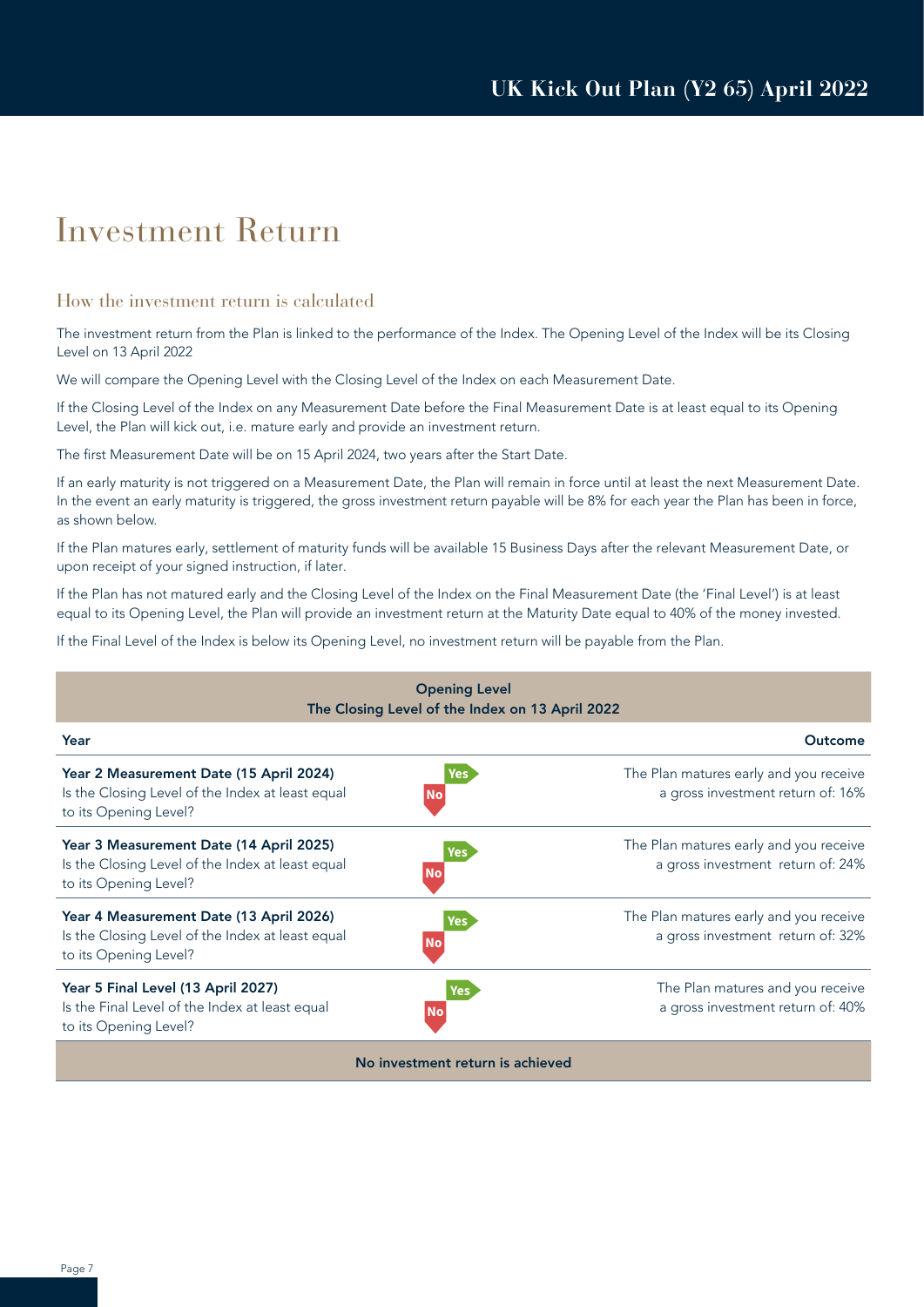### Repayment of Capital

#### How capital return is calculated

If the Plan matures early at any Measurement Date, the money you invested will be repaid in full.

If the Plan does not mature early, the return of your money at the Maturity Date will be based on the performance of the Index and may not be returned in full.

You will lose money if the Final Level of the Index is below 65% of its Opening Level.

The amount of money that you would lose will be the percentage by which the Final Level of the Index is below its Opening Level. In extreme circumstances you could lose all of your money. Due to the nature of the capital protection barrier, in cases of capital loss, the capital loss would be at least 35% of the money you invested.

The actual amount you would lose will depend on how prevailing market conditions have affected the level of the Index.

For example, if you invested £10,000 and the Final Level of the Index is 70% below its Opening Level, you will receive only £3,000 of the money you invested in the Plan.

If the Final Level of the Index is at least equal to 65% of its Opening Level, you will receive a full return of the money you invested.

The table below gives examples of the return of capital at maturity, based on a range of movements in the Index.

The table does not give predictions of what we believe you might receive. It is designed to illustrate how the return of the money you invest in the Plan is calculated. You should be aware that you could lose all of your money.

|                       | Repayment of capital on example amounts invested |         |         |         |         |
|-----------------------|--------------------------------------------------|---------|---------|---------|---------|
| <b>Index Movement</b> | £10,000                                          | £15,000 | £20,000 | £25,000 | £50,000 |
| $-10%$                | £10,000                                          | £15,000 | £20,000 | £25,000 | £50,000 |
| $-20%$                | £10,000                                          | £15,000 | £20,000 | £25,000 | £50,000 |
| $-30%$                | £10,000                                          | £15,000 | £20,000 | £25,000 | £50,000 |
| $-35%$                | £10,000                                          | £15,000 | £20,000 | £25,000 | £50,000 |
| $-40%$                | £6,000                                           | £9,000  | £12,000 | £15,000 | £30,000 |
| $-50%$                | £5,000                                           | £7,500  | £10,000 | £12,500 | £25,000 |
| $-60%$                | £4,000                                           | £6,000  | £8,000  | £10,000 | £20,000 |
| $-70%$                | £3,000                                           | £4,500  | £6,000  | £7,500  | £15,000 |
| $-80%$                | £2,000                                           | £3,000  | £4,000  | £5,000  | £10,000 |
| $-90%$                | £1,000                                           | f1,500  | £2,000  | £2,500  | £5,000  |
| $-100%$               | £0                                               | £0      | £0      | £0      | £0      |

#### **Return of your money based on the % by which the Final Level of the Index is below its Opening Level.**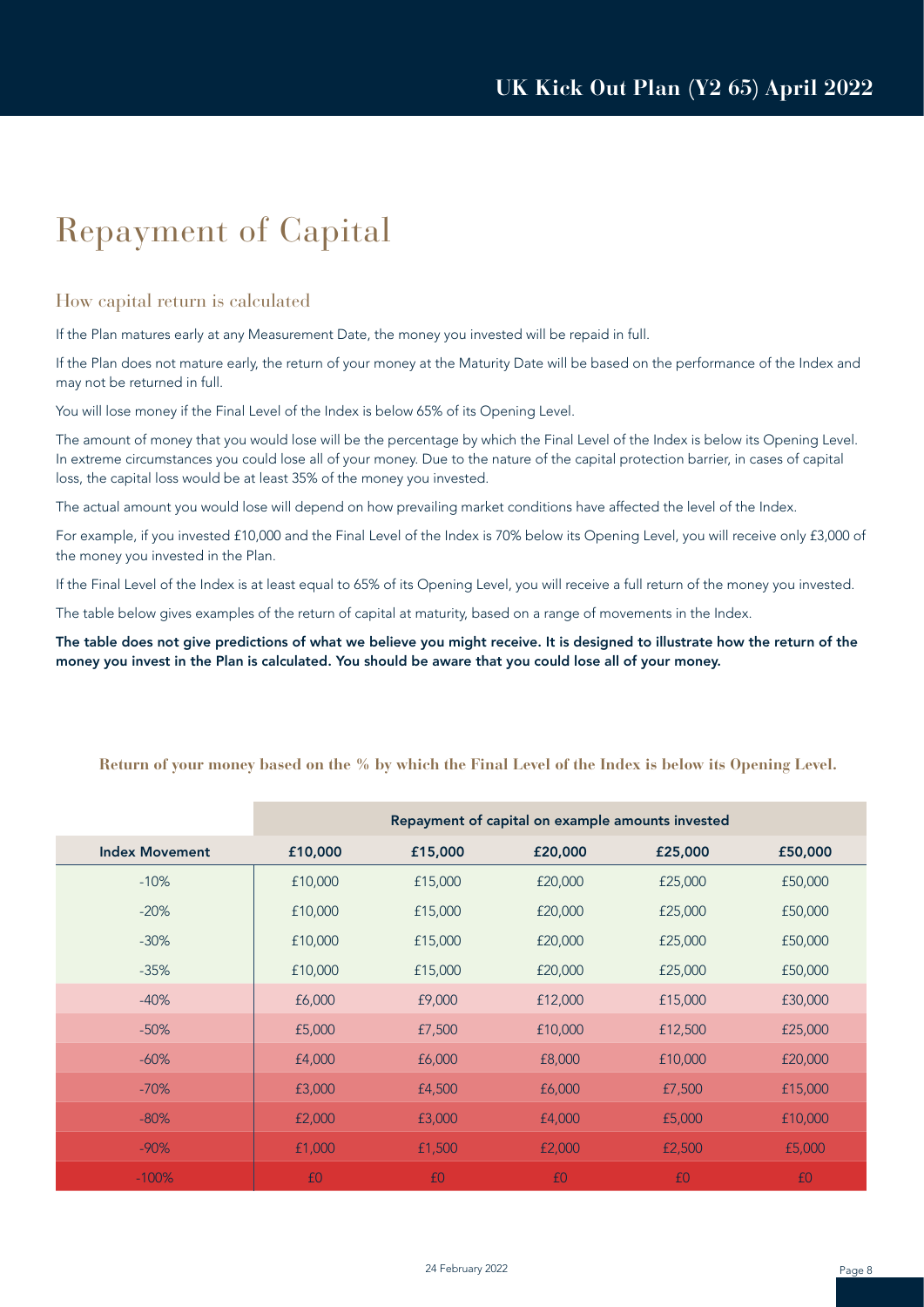### The Index

There are many indices established by different organisations, all of which are designed to convey to the world how different markets are performing. The returns under this Plan are dependent on the performance the FTSE 100 Index.

- The FTSE 100 Index is made up of the top 100 UK listed companies by market capitalisation that operate across the whole marketplace, including banking, oil, pharmaceuticals, mining and retail. It currently includes companies such as BP, Tesco and GlaxoSmithKline.
- The FTSE 100 Index is based on market capitalisation and is a capital value only index, i.e., it does not make any allowance for the reinvestment of dividends.

It is important to remember that the value of stockmarket investments, such as shares and indices, can, and do, fall as well as rise. This can be clearly seen in the graph overleaf. To help put these fluctuations in context, we have highlighted some global events that have affected the Index.

The graph shows the movements in the Index since January 1984, the earliest date where data for the Index is available. You must remember that past performance should not be used as an indicator of future results. The results shown might have been achieved during investment conditions that are highly unlikely to be repeated.

At the date of this Brochure, the level of the FTSE 100 Index was around 7300. If the Index maintained this level at the Start Date, the Final Level of the Index would need to be lower than 4745 to trigger a capital loss at maturity.

At the Start Date, the level of the Index will have changed and could be higher or lower and, consequently, the level at which capital loss would be triggered will also change. We will inform you of the Opening Level of the Index and the level to which the Index will have to fall to cause a loss when we confirm the purchase of the Securities, shortly after the Start Date.

Index Disclaimer: The Plan is not in any way sponsored, endorsed, sold or promoted by the relevant Index provider(s). Please see the Terms and Conditions of the Plan for full details.

#### Business Disruption, Market Disruption and Adjustment Events

A number of events relating to the Index, such as market disruption events, disruption modification or cancellation of any relevant Index, or change in laws or regulations, give the Calculation Agent, at its commercially reasonable discretion, the right to determine whether any adjustment to the Terms and Conditions of the Plan is required. Any such adjustment may affect the amount of interest return payable from the Plan. These adjustments may include, but are not limited to:

- adjustments to the Opening Level and/or Final Level;
- postponing the dates on which the Opening Level and Final Level are observed;
- substitution of the relevant Index; and
- early termination of the Plan.

As soon as practical, we will advise you of any adjustment to be made to the Terms and Conditions of the Plan.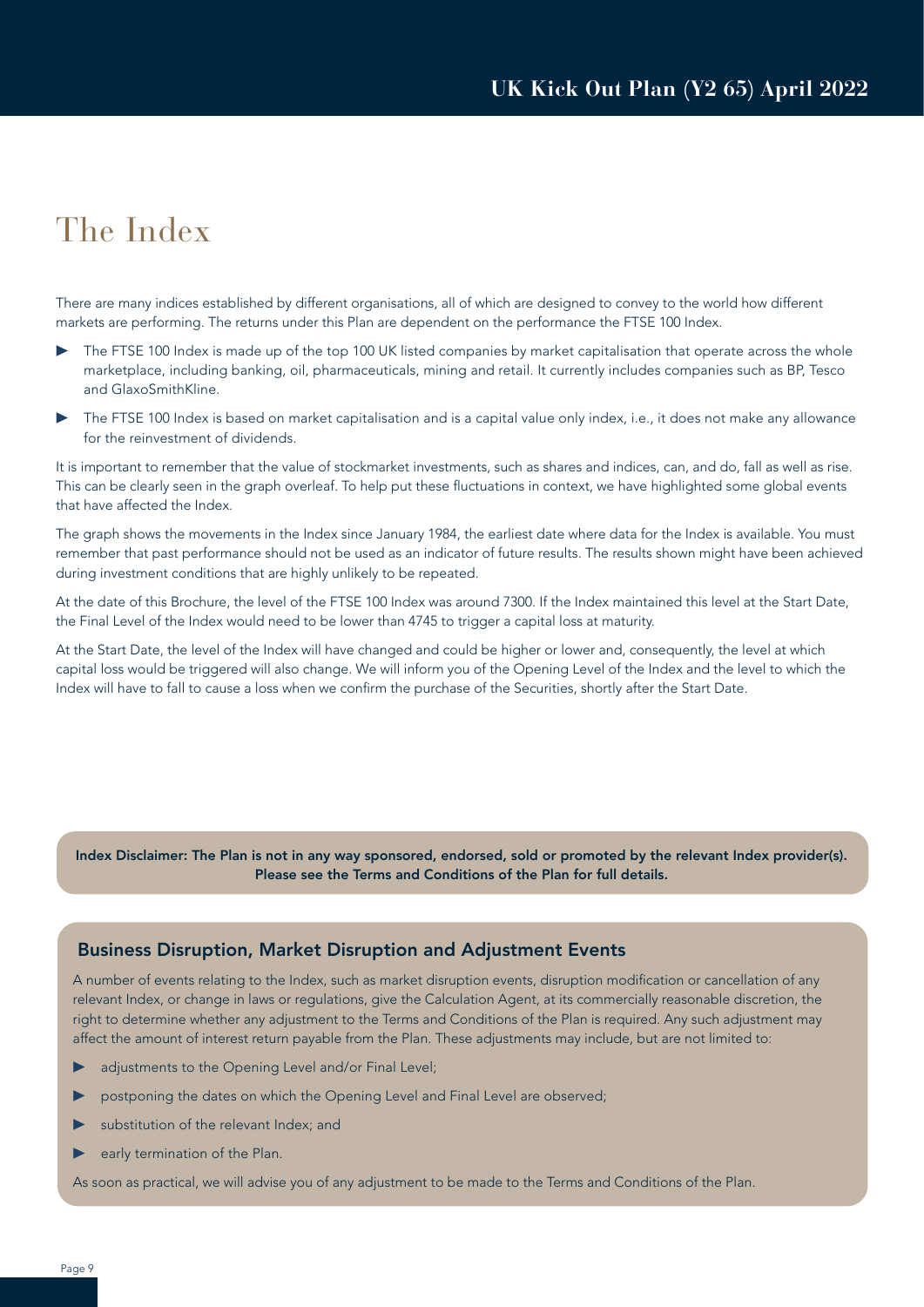### The Index - continued



Past performance is not a reliable indicator of future performance and should not be used to assess the future returns or risks associated with this Plan.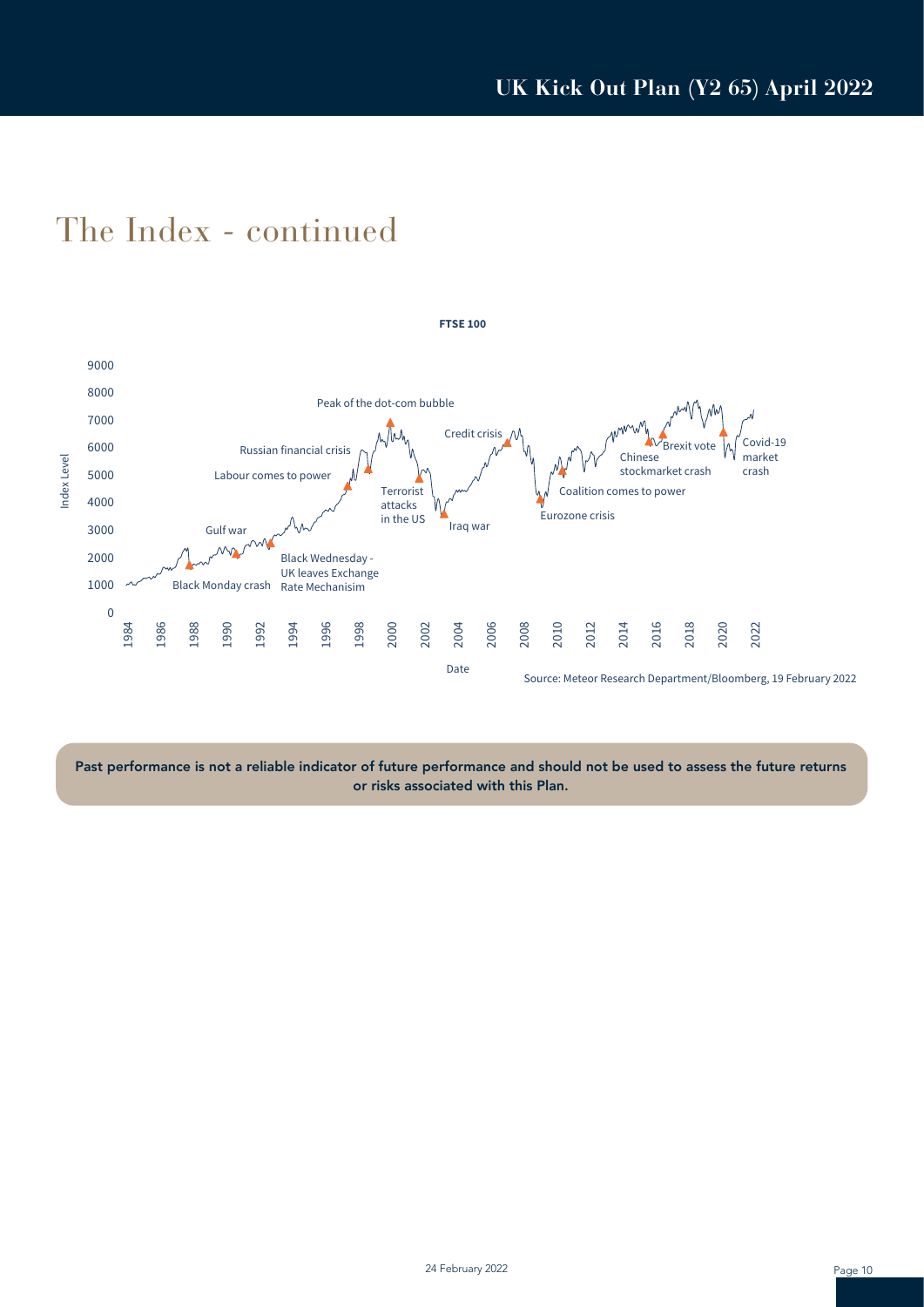### Selection of a counterparty

When selecting a counterparty one of the factors you may wish to take into account is its issuer credit ratings. These are the opinions of a range of credit rating agencies regarding the security of a counterparty.

A high rating from one or more of the credit rating agencies is not a guarantee that a counterparty will meet its obligation to pay the amount due from the securities.

Fitch, Moody's and Standard & Poor's are independent ratings agencies that research and grade the ability of financial and other institutions to make the payments due from the securities issued and/or guaranteed by them.

Each rating agency describes and names its ratings in a different way. By way of example, Standard & Poor's highest possible rating is AAA, followed by AA and A. These three ratings along with their BBB rating are generally regarded as investment grade (i.e., of higher quality).

All of these ratings, except the AAA rating, can also be modified by a plus or a minus to give a counterparty's relative status within the grade; for example, A+, A, A- for the A rating. Ratings from BB downwards are provided in respect of other securities.

About Barclays Bank plc

Barclays Bank PLC, known as Barclays International, is the international and investment banking unit of Barclays PLC. The business encompasses Barclays' corporate and investment banking businesses, its Global Barclaycard division, and the Private Bank & Overseas business. It also includes Head Office and Treasury functions. Clients include corporates, consumers, wealthy individuals, institutions, and governments. The company conducts much of its business through London and

A rating outlook assesses the potential direction of a credit rating view over the intermediate term.

The term considered varies between credit rating agencies; Fitch looks at a 12 to 24 month period, Standard & Poor's a 6 to 24 month period, while Moody's says its outlooks are 'over the medium term'. In determining a rating outlook, consideration is given to any changes in the economic and fundamental business conditions.

An outlook is not necessarily a precursor of a rating change or future credit watch action.

- Positive means that a rating may be raised.
- Negative means that a rating may be lowered.
- Stable means that a rating is not likely to change.
- Under review means a rating may be raised or lowered in the short term.

Please refer to your financial adviser if you have any queries regarding credit ratings.

New York, the world's leading finance centers. In 2018, Barclays PLC ring-fenced its UK retail and smaller corporate banking division as Barclays Bank UK PLC, leaving Barclays Bank PLC to handle its larger corporate, wholesale, and international banking clients.

#### Source: Bloomberg, 1 December 2021

#### Relevant credit ratings and outlooks for Barclays Bank plc (the Issuer)

| <b>Agency</b>     | <b>Rating</b> | Date rating effective | Outlook  | Date outlook effective |
|-------------------|---------------|-----------------------|----------|------------------------|
| Fitch             | A+            | 12/10/2020            | Stable   | 21/07/2021             |
| Moody's           | Α1            | 29/01/2020            | Stable   | 29/01/2020             |
| Standard & Poor's |               | 17/10/2017            | Positive | 24/06/2021             |

#### Source: Bloomberg, 18 February 2022

The credit rating of Barclays Bank plc is subject to change during both the offer period and the investment term. Any information on credit ratings of the Counterparty provided in this Brochure is correct at the time of publication. The credit ratings assigned to the Counterparty can change at any time without notice.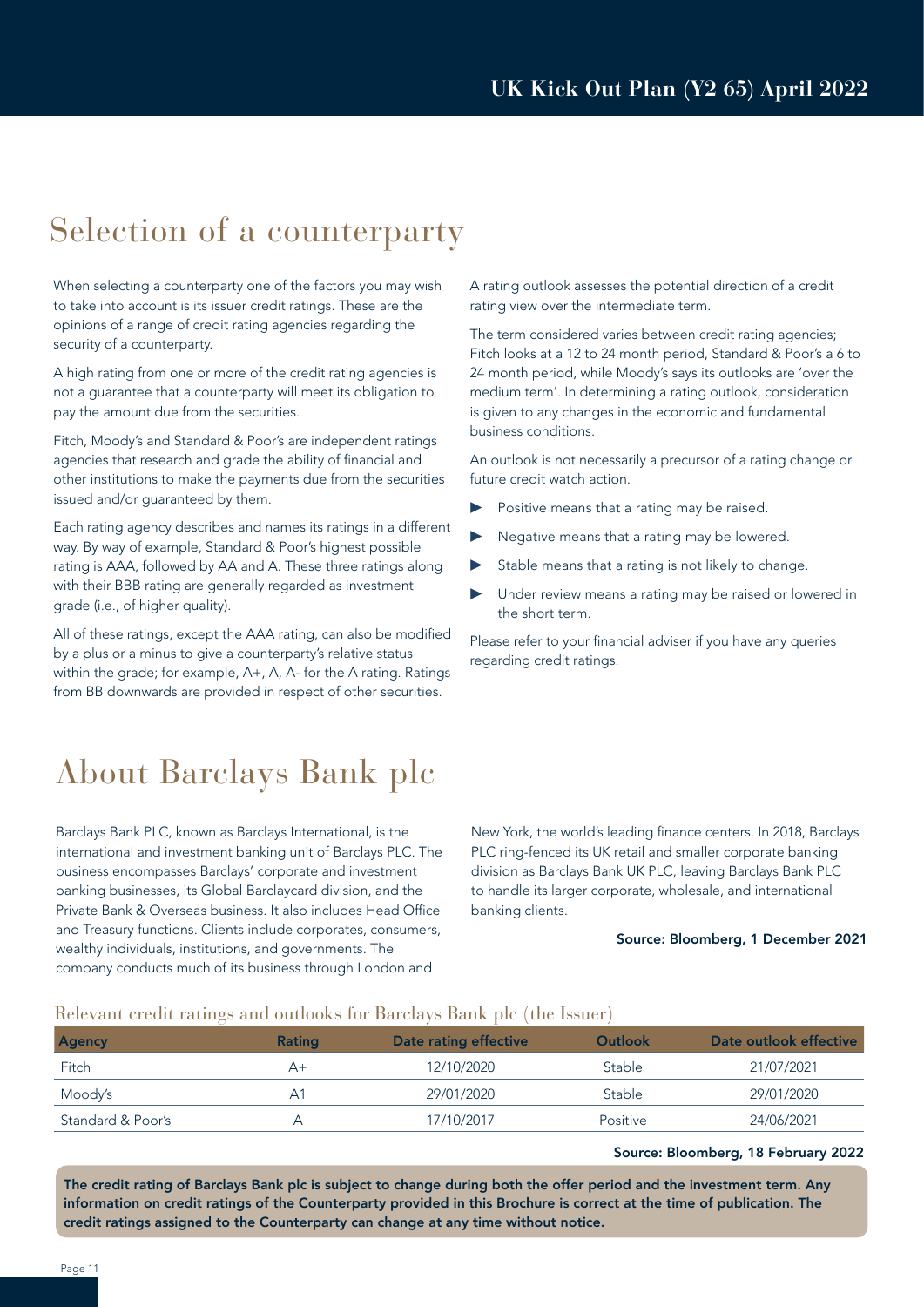### About MB Structured Investments

MB Structured Investments has been developed by a team of highly experienced structured investment product specialists. We aim to deliver a cogent, timely and consistent range of investment strategies suitable for a multitude of market conditions, client investment requirements and aspirations. In addition we offer a range of bespoke/tailored solutions for the IFA /Wealth management sector.

Our team of highly experienced investment professionals has over 50 years combined financial services experience partnering with our award winning Principal and Plan Manager, we strive to provide best of breed investment strategies, with first class service and aftercare.

MB Structured Investments (UK) Ltd, with Financial Services Register Number 928746, is an Appointed Representative of Meteor Asset Management Limited.

#### For more information, visit our website www.mbstructuredinvestments.com

### About Meteor

As one of the largest structured product providers in the UK, we have consistently provided investors with compelling opportunities to achieve their financial goals over the last decade. As well as offering a standard range of structured products to the wider public, we also offer a bespoke arrangement service to satisfy individual client needs.

The professional relationships cultivated by our team are vital to the Company's success and have positioned us at the forefront of both institutional and individual investors' minds for the research, sourcing and construction of effective investment strategies. Our solutions embrace all major currencies and asset classes, including equities, commodities, real estate and alternative asset classes.

To us, treating customers fairly is more than just an FCA Principle; it is part of the sound foundation on which the business is built. We don't just believe in building a business relationship, we believe in building your trust.

Our aim is to produce literature that is clear and enables customers to easily understand how our plans work. We are committed to maintaining this transparency throughout the term of all of our plans.

Meteor Asset Management Limited (MAM) will act as Plan Manager, and will outsource the administration and safekeeping of client assets to Meteor Investment Management Limited (MIM). MIM was established for the specific purposes of administering Meteor's own plans and those we administer on behalf of third parties and for the keeping of all client assets.

Both companies are authorised and regulated by the Financial Conduct Authority. Meteor Asset Management Limited: Financial Services Register Number - 459325. Meteor Investment Management: Financial Services Register Number - 496880.

We do not offer financial advice or guidance on tax issues. However, we believe that it is important to seek such advice before you invest, to ensure that you choose an investment or deposit that is suitable for you.

For more information, visit our website www.meteoram.com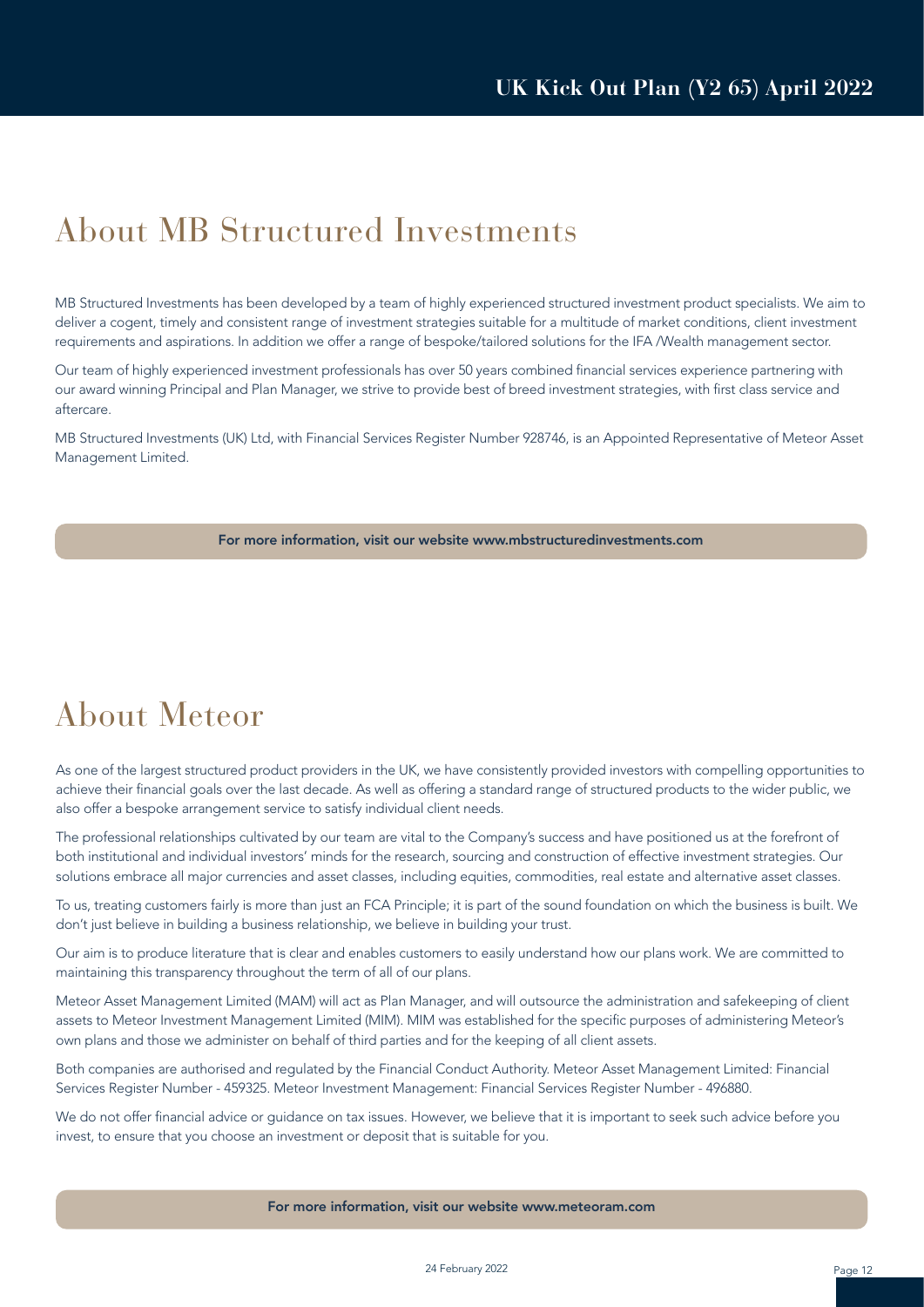### Anti-money laundering regulations

Your financial adviser has to verify your identity for the purpose of anti-money laundering regulations and will probably have asked you for documentary evidence in order to fulfil this requirement. We are able to accept the verification provided by your financial adviser but we reserve the right to request additional information and/or documentation to satisfy our own anti-money laundering procedures.

We will also carry out an electronic data check to verify your identity. The check will be carried out using a reliable and reputable electronic database agency. This is not a credit check and will leave a different 'footprint' on your electronic record to that left by a credit check.

It is also important for us to know how you have accumulated the money you want to invest, to comply with these regulations. If appropriate, we will ask you to indicate the source of funds on the application form.

### Taxation

The information contained in this Brochure is based on our understanding of rates of tax, current legislation, regulations and practice. Please note that these are likely to change in the future and that changes could be backdated.

This is a general guide only. The information relates solely to United Kingdom taxation and is expected to apply to you if you are a UK tax resident investor who is the beneficial owner of your investment in this Plan. The statements are not exhaustive and do not constitute tax advice.

It is important that you consult your tax adviser concerning possible taxation and other consequences of making an investment in the Plan.

Any gains made from the investment by SIPPs, SSASs and other pension arrangement will usually be free of tax.

If you invest within an ISA, the returns will be tax free.

When you invest individually, jointly or via a trust, the returns under current legislation, will be subject to Capital Gains Tax (CGT).

The values of any tax reliefs will depend on your individual circumstances and they could change at any time and could also be backdated.

All individuals have an annual CGT exemption allowance (trusts are entitled to 50% of this allowance). The total gains in the tax year in which the Plan matures will be added to any other gains in that tax year. Provided that the total of these gains is below the exemption level in the tax year of maturity, they will be free of CGT.

The rate at which capital gains are taxed depends on your individual circumstances. CGT is currently payable at 10% for UK tax payers taxed at the basic rate of Income Tax. This rises to 20% for higher rate tax payers, trusts and personal representatives. However, only gains in excess of the annual exempt amount are subject to the tax.

The taxation of any gains on investments in the Plan made by companies, partnerships or other businesses will depend on the tax position of the organisation.

Further information about tax in the UK is available from the HMRC website at www.hmrc.gov.uk.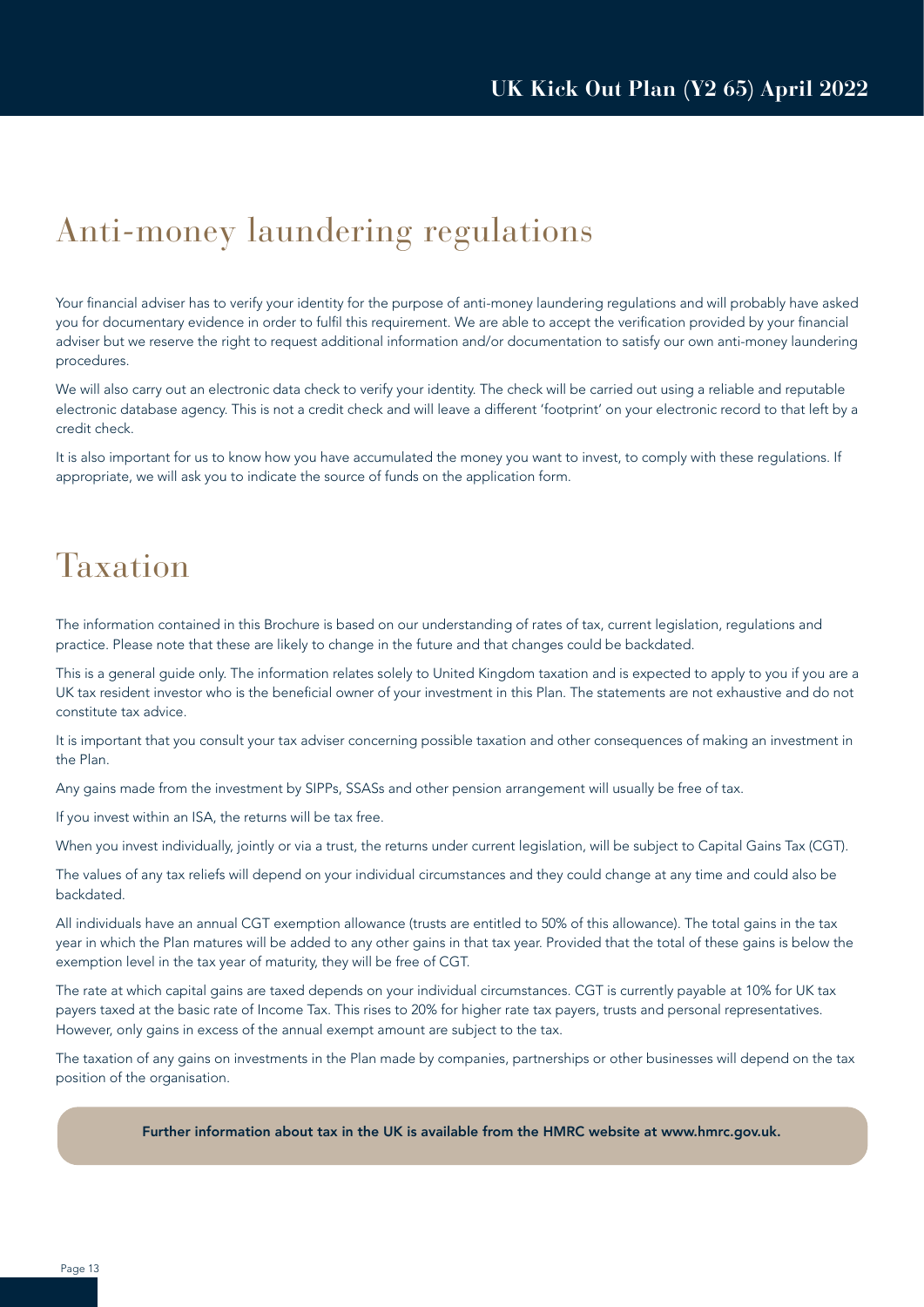### Keeping you informed

In an increasingly electronic age we know that most investors are happy to receive online communications. Equally, we understand that some people still prefer paper format, and we are happy to communicate with our investors in whichever format best suits their requirements.

Where you open an account online you will receive an initial acknowledgement and an initial transaction statement from us by post. Thereafter, for the rest of the Plan term we will send all regular communications to you by email. To enable us to do this, we will need an up to date personal email address. If you would like us to use someone else's email address to communicate with you, for example a spouse or other family member, we will need you to sign to that effect on the Application Form. This is so that we are sure that you can receive the information we will send you - and for this reason it's important that you let us know if you change email address.

We will provide you with a username and password when your account is set up and you can change the password after you first log in. If you complete a paper application you will still have the option of receiving future communications online, by ticking the appropriate box on the Application Form.

Alternatively, if you want us to send regular communications in the post we will do so and there will be an initial charge of 0.25% for this service.

#### After you've invested you will receive:

- An acknowledgement of your application, a summary of your investment and a notice of cancellation, within 5 Business Days;
- Details of your investment, shortly after the Start Date;
- Half yearly statements, as at 5 April and 5 October;
- Any other important information about your Plan;
- ▶ Notification of impending maturity.

If you have selected online communications, you will be able to access details of your investment at any time, by logging onto the client section of our website at www.mbstructuredinvestments.com using your individual username and password. This online access also allows you to:

- Read your regular valuation statements;
- Review all transactions;
- Check current values and historic valuations:
- Receive product alert notifications;
- Look up product literature;
- See details of previous plans.

If you want to change the way we communicate with you, we will need a letter signed by all account holders. Please note that there could be a charge of up to 0.25% of your original investment if you change to paper-based communications.

For more information visit our website at www.mbstructuredinvestments.com.

#### Use of Personal Information

We will collect and process information about you that you will give us by filling in forms, or by corresponding with us by phone, email or otherwise.

We hold and use this information because it is necessary to do so in order to establish, maintain and administer your investment with us, and pay you any benefits as they are due.

You have a number of rights under the data protection laws, full details of which can be found in the Terms and Conditions or on our website www.mbstructuredinvestments.com.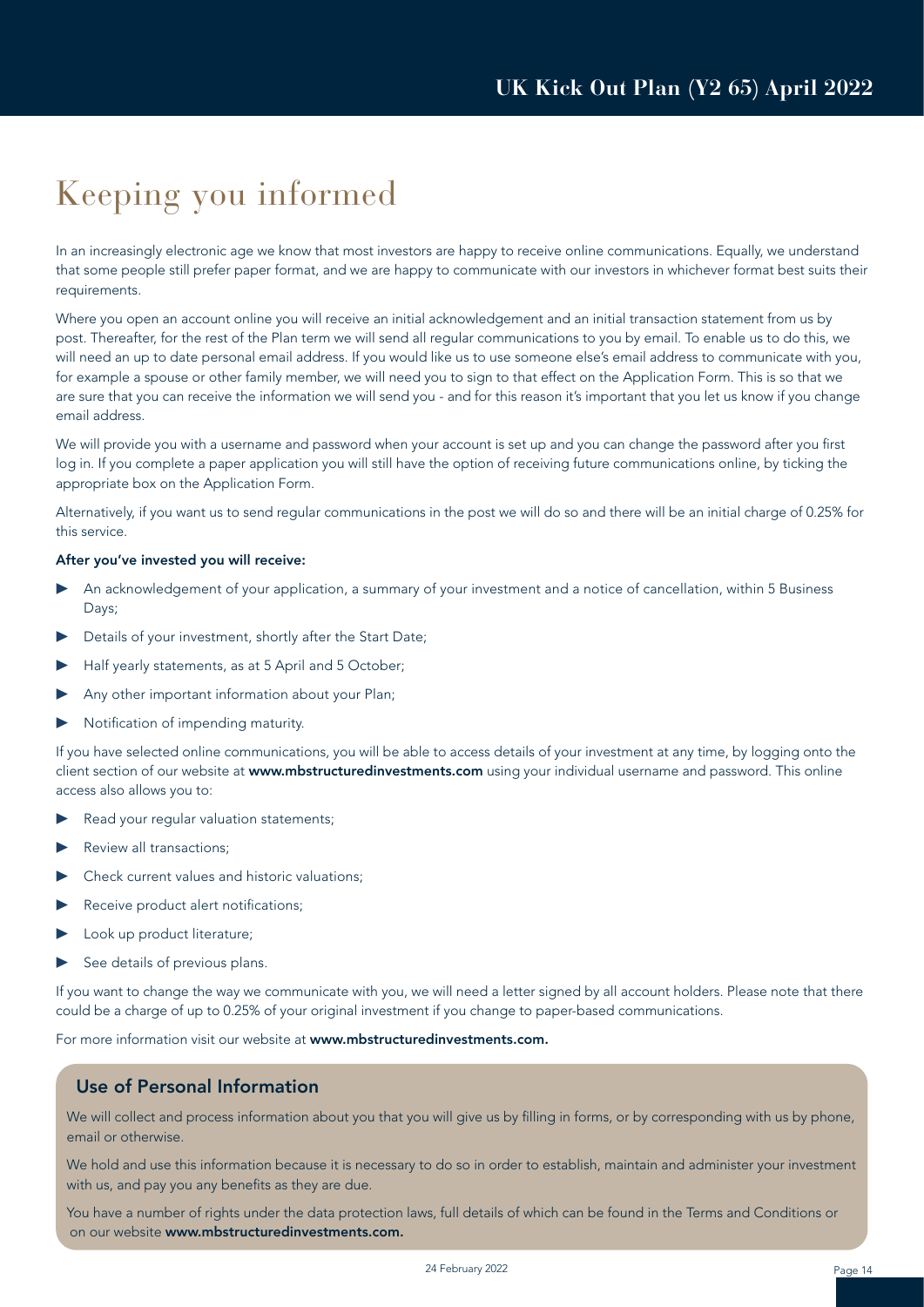### Administration charges

The following table sets out administration charges over the full term of the Plan. Where a percentage is indicated, this will be a percentage of the money you invest in the Plan.

There are no ongoing management charges.

#### Menu of charges

| <b>Initial</b>                                                        | Charge        | <b>VAT</b> | <b>Charge details</b>                        |
|-----------------------------------------------------------------------|---------------|------------|----------------------------------------------|
| Paper applications that request ongoing paper-based<br>correspondence | 0.25%         | n          | On purchase of the Plan, or later<br>request |
| Sale or transfer prior to maturity                                    |               |            |                                              |
| Encashment of Plan                                                    | £150          | V          | On encashment                                |
| ISA transfer to another ISA manager                                   | £150          | V          | On transfer                                  |
| <b>Other potential Services and Charges</b>                           |               |            |                                              |
| CHAPS payment (including after maturity)                              | £35           | $\vee$     | On payment                                   |
| Unpaid cheque                                                         | £40           |            | On debit from our account                    |
| Copy of taped call                                                    | £40           |            | On request only                              |
| Stamp duty reserve tax or other financial transaction tax             | As chargeable |            |                                              |
| Re-registration to new owner                                          | £40           |            | On re-registration in our records            |

### Compensation Arrangements

If the Counterparty fails to meet its obligations to pay to us the amount due from the Securities and you lose the money you invest in the Plan, or any investment return to which you would otherwise have become entitled, you will not, for this reason alone, be entitled to compensation from the FSCS.

Meteor Asset Management Limited and Meteor Investment Management Limited are covered by the FSCS. Therefore, you may be entitled to compensation from the FSCS in the event that we are declared to be 'in default' and you have suffered a loss as a result of Meteor's actions or negligence. In this event, the compensation limit is currently £85,000 per person. If the level of your claim against us is greater than £85,000 you would not be covered for the excess.

We currently use a range of banks to hold Client Money. You may be eligible to make a claim if any of the banks we use, or may use in the future, becomes insolvent whilst holding your money, prior to the purchase of the Securities or pending payment to you of the amounts received at the maturity or earlier redemption of the Securities.

In this event, the compensation limit is currently £85,000 per person and this applies to all deposits you hold with the insolvent bank and any other member of its group. You would not be covered for any excess amount over the compensation limit.

Many banking groups use several brands, which means the total investments you hold within a group will count towards one compensation limit. You can look up details of banking and savings groups on the FCA website: https://www.bankofengland. co.uk/prudential-regulation/authorisations/financial-services-compensation-scheme

If you have any queries you may wish to contact the FSCS at: Financial Services Compensation Scheme P.O. Box 300 Mitcheldean GL17 1DY Telephone: 0800 678 1100

Note: The FSCS website suggests that its contact form is the quickest way to get in touch with them. The contact form can be located on the FSCS website at https://www.fscs.org.uk/contact-us/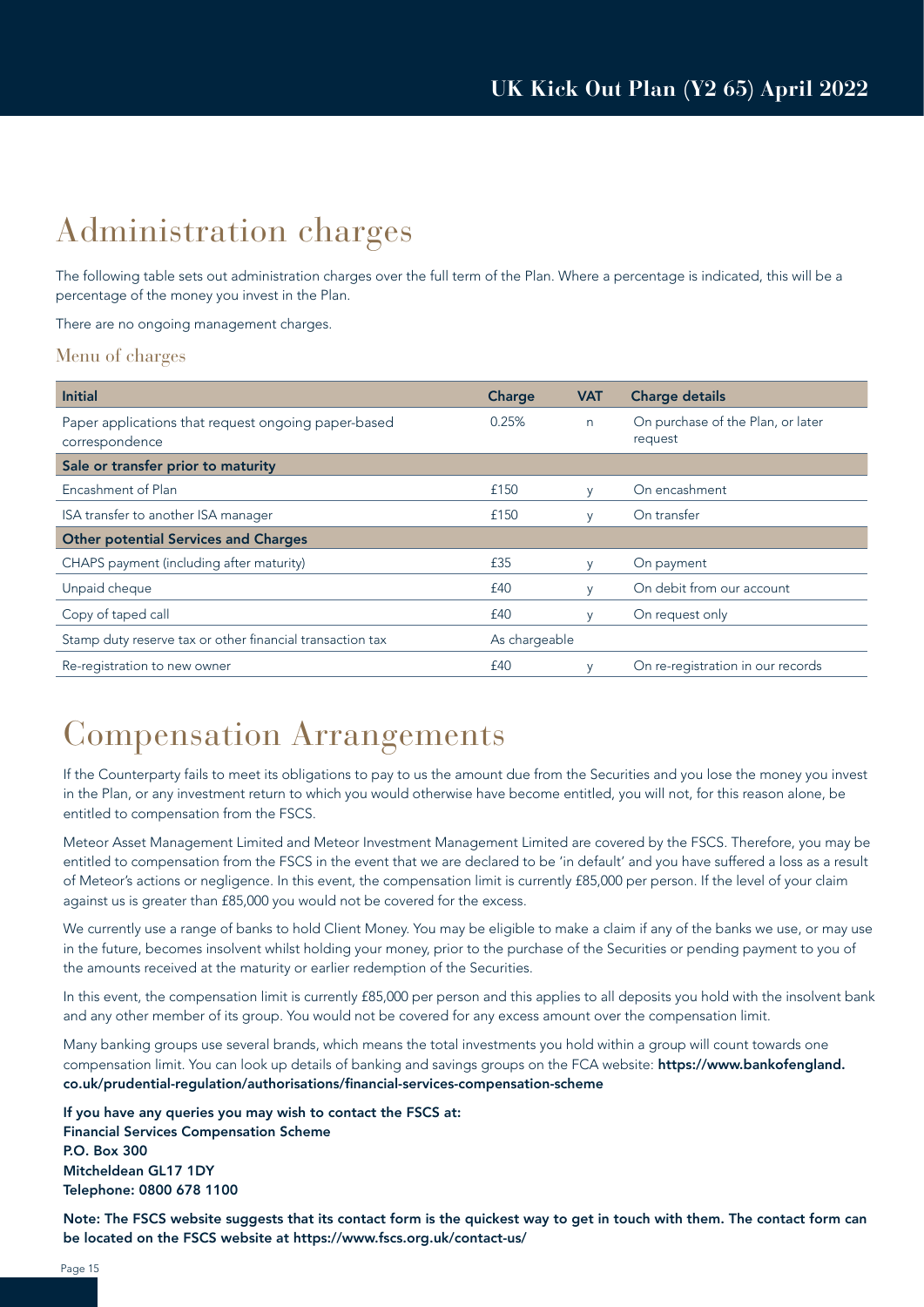### Risks

#### Cancellation risks

- If you change your mind about investing after the Securities have been purchased, you will only get back the value of the Securities when they are sold, which will be less than your original investment.
- If we pay an adviser charge to your financial adviser on your behalf and you subsequently change your mind about investing, you will be responsible for obtaining any refund which may be due to you from your adviser.

#### Concentration risk

The Plan should only be considered as part of your overall investment portfolio. You should only put a portion of the money you have available for investment into any one product or plan, to avoid over exposure to a counterparty or plan type.

#### Inflation risk

Any inflation will reduce the real value of your investment over time.

#### Investment risks

- Should the Index increase by more than the returns provided by the Plan, you would not receive the benefit of any additional investment return above that provided by the Plan.
- If the Plan is oversubscribed, the purchase might not be completed for you. As we near capacity we will flag this on our website at www.mbstructuredinvestments.com.
- ▶ The Securities are linked to Preference Shares issued by Teal Investments Limited. There is a risk that events occurring in relation to the Preference Shares may affect the value of the Securities, or trigger early redemption of the Securities, which therefore may affect returns under the Plan.
- The value of the Securities that back your Plan may vary significantly throughout the life of the investment. Whether you decide to sell a Security at its prevailing value during its life, or whether you wait until maturity, you could receive back significantly less than you invested.
- The value of the Securities that back your Plan will be initially impacted by any charges or costs that were built into it. Subsequently, factors such as, but not limited to, movements in interest rates, the performance of the Index, and the creditworthiness of the Counterparty will all affect the price of a security.
- The Opening Level of the Index applies on the Start Date of the Plan and not the date on which you apply for the Securities. The level may vary significantly between these dates.
- When the Plan matures you might not be able to reinvest the proceeds to achieve the same, or similar, level of investment return.

#### ISA transfer risks

- If you wish to transfer an existing ISA this must be done in cash, which means your existing ISA manager will sell your investment. Your existing ISA manager may also charge you an exit or transfer fee.
- You could lose some interest if you transfer a cash ISA and decide not to wait for the expiry of any notice period.
- If you transfer a stocks and shares ISA there is the potential for loss of investment growth if markets should rise while your transfer remains pending.
- ▶ We have a deadline for receipt of ISA transfer applications, to allow time for us to receive the proceeds from your existing ISA Manager. However, if they do not send us the funds you have requested before the Start Date we will not be able to purchase the Securities on your behalf.
- If you have elected to pay an adviser charge and have asked us to pay that fee to your adviser on your behalf, this could reduce the amount invested with the tax advantages of an ISA.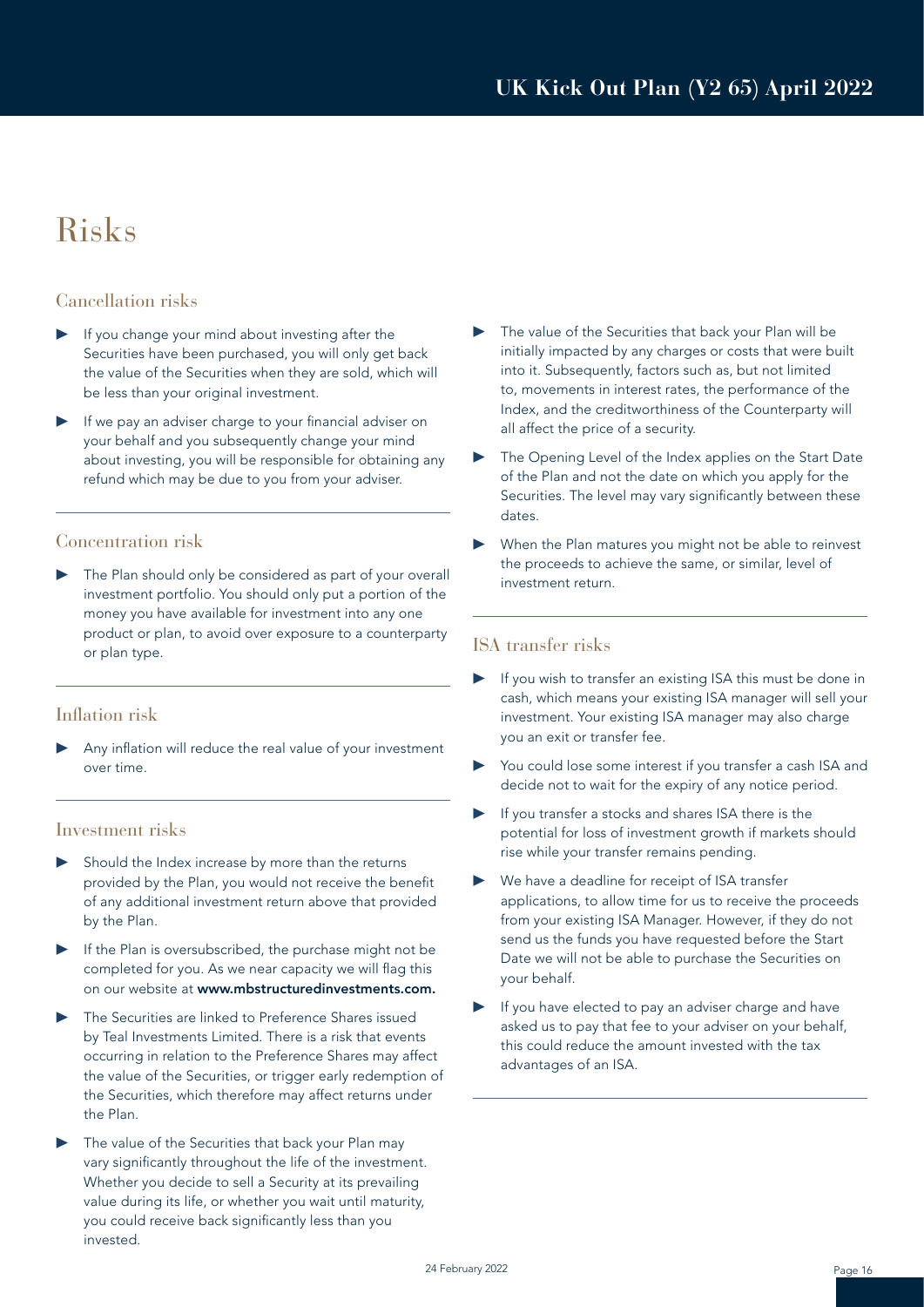### Risks - continued

#### Liquidity risks

- You should have other savings that you can access immediately to meet any emergency cash needs.
- The terms of the investment may permit the Counterparty to delay, reduce or withhold payments. These provisions are not intended to circumvent what is legally due to you but are intended to cover unforeseen events which affect your return from the Plan, for example, a suspension or delay in receiving prices.
- The Calculation Agent intends to make a market in the Securities on a regular basis under normal market conditions, but the Issuer does not commit, and is under no obligation, to make any market in the Securities.

#### Market risk

- External factors could affect national economies, regions or an asset class and cause a fall in value of the Securities held in your account or in extreme cases, the collapse of the Counterparty. Please see page 6 for further information on factors that could influence the returns payable under the Plan.
- In the event that a Business Disruption, Market Disruption or Adjustment Event occurs (see page 9), the Securities may be subject to such changes as are agreed between the Counterparty and Meteor or terminated by the Counterparty, and in either such case the investment return applicable to such Security may be varied by the Counterparty, in its commercially reasonable discretion.

#### Pricing risk

The Calculation Agent may not be able to quote regular prices making it difficult to value your investment and delaying any early encashment request you may make.

#### Product risk

The design of the Plan could produce a return that is lower than a direct investment in the Index or may produce no investment return at all.

#### Tax risks

- Before investing in this Plan you should conduct independent investigation and analysis regarding the tax treatment of the investment to evaluate the merits and risks of the Plan.
- Tax risks include, without limitation, a change in any applicable law, treaty, rule or regulation or the interpretation thereof by any relevant authority which may adversely affect payments in respect of the investment.
- ▶ The values of any tax reliefs will depend on your individual circumstances and could change at any time and those changes could be backdated.
- You should note that the levels and bases of taxation would change in the future and these changes may be backdated.
- ▶ You should carefully review and consider the investment in light of your personal circumstances and also consider whether you should consult your own tax adviser.
- Re-registration of this investment to a new holder may alter the tax implications indicated on page 13.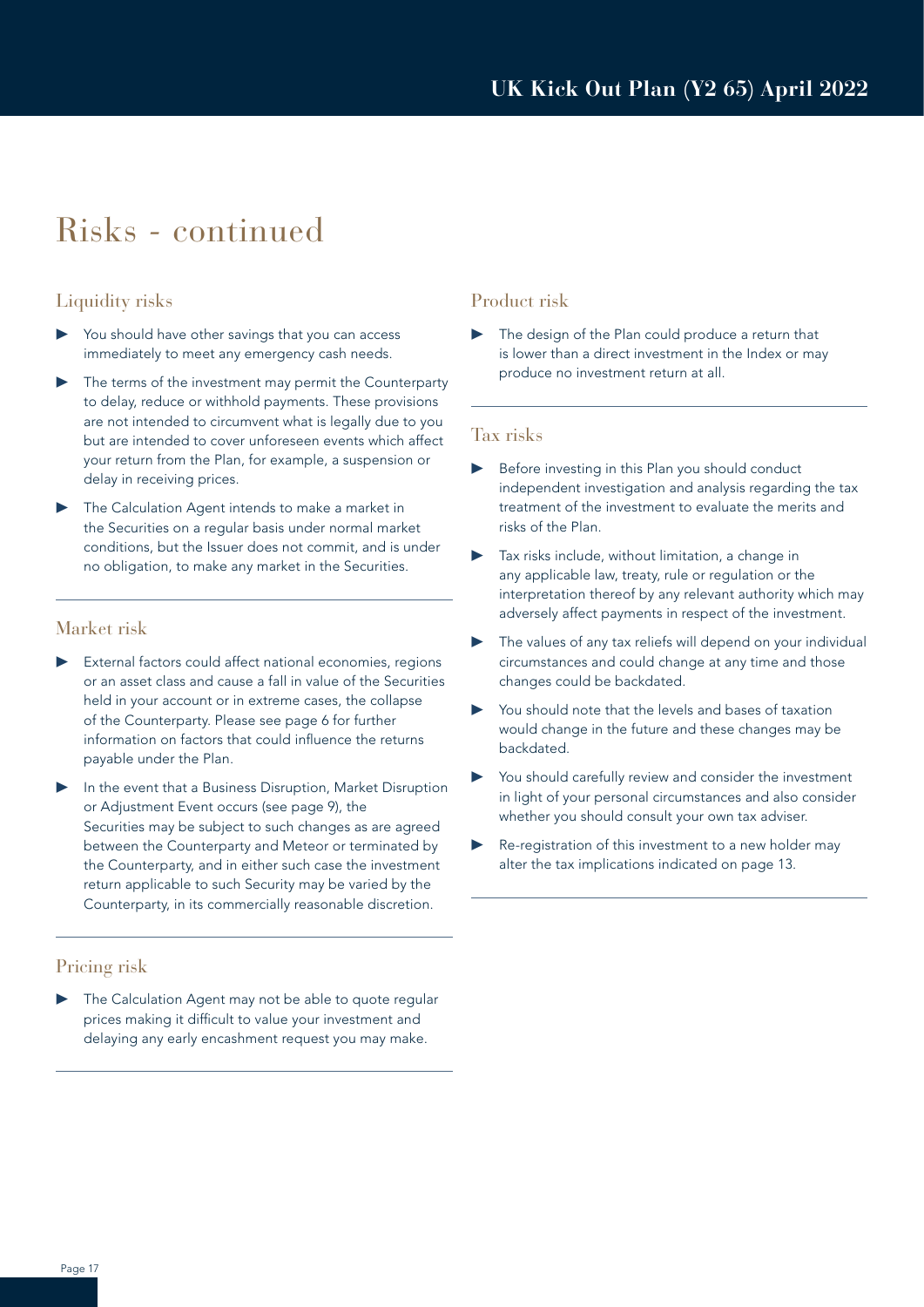### Frequently asked questions

#### What is my commitment?

To understand the potential benefits and risks associated with this Plan.

#### Should I see a financial adviser?

We believe that it is important that you make sure that the Plan is right for you. We do not provide financial advice and recommend that you take advice from a financial adviser before deciding whether to invest in this particular Plan. You should also speak to a specialist tax adviser if you require advice on tax.

#### How can I access information on my online Account?

You can access details of your investment, including transaction details and valuation, by logging on to the client section of our website at www. mbstructuredinvestments.com using your individual username and password, which we will provide once your Account is set up.

#### Can I change my mind about investing?

Yes, you can. When we acknowledge your application we will send you a 'Notice of Your Right to Change your Mind'. You have 14 days from the day you receive this to send it back to us. However, if we receive your request to cancel your investment after the Securities have been purchased, you will get back less than you invested. If we pay an adviser charge to your financial adviser on your behalf and you subsequently change your mind about investing, you will be responsible for obtaining any refund which may be due to you from your adviser.

#### What happens if a plan is oversubscribed or does not proceed?

If your money cannot be invested into the Plan for either of these reasons, we will notify you of this and ask for your instructions.

#### Can I encash/transfer a plan before maturity?

In normal market conditions you can, although when your Securities are sold the price is likely to be less than the price you initially paid. You will also be charged an administration fee for early encashment or a transfer fee.

#### What should I do if I have a complaint?

- In the event you wish to complain at any time about this Plan, or the service you have received, you may do so by contacting the Compliance Officer, Meteor Asset Management Limited, 55 King William Street, London, EC4R 9AD or by telephoning 020 7904 1010.
- We will keep you informed during the investigation process and will notify you of our conclusions and explain how these have been reached.
- If you are not satisfied with the way we have dealt with your complaint you can complain, free of charge, to the Financial Ombudsman Service at: Exchange Tower, London, E14 9SR Telephone: 0800 023 4567 Website: www.financial-ombudsman.org.uk

Making a complaint does not prejudice your right to take legal action.

- Full details of our complaint procedure are available upon request.
- We would draw your attention to the fact that the value of investments can shift unpredictably, and can fall as well as rise and that such a fall is not, in itself, usually a valid reason for complaint.

#### How are adviser charges managed?

If you ask us, we will pay any adviser charge due to your adviser.

This will be paid by deducting the amount you have agreed with your adviser from the amount you have sent us for investment. You should note that this will reduce your investment amount.

We will confirm to you the amount of the charge you have asked us to deal with. You may amend or cancel this instruction in writing.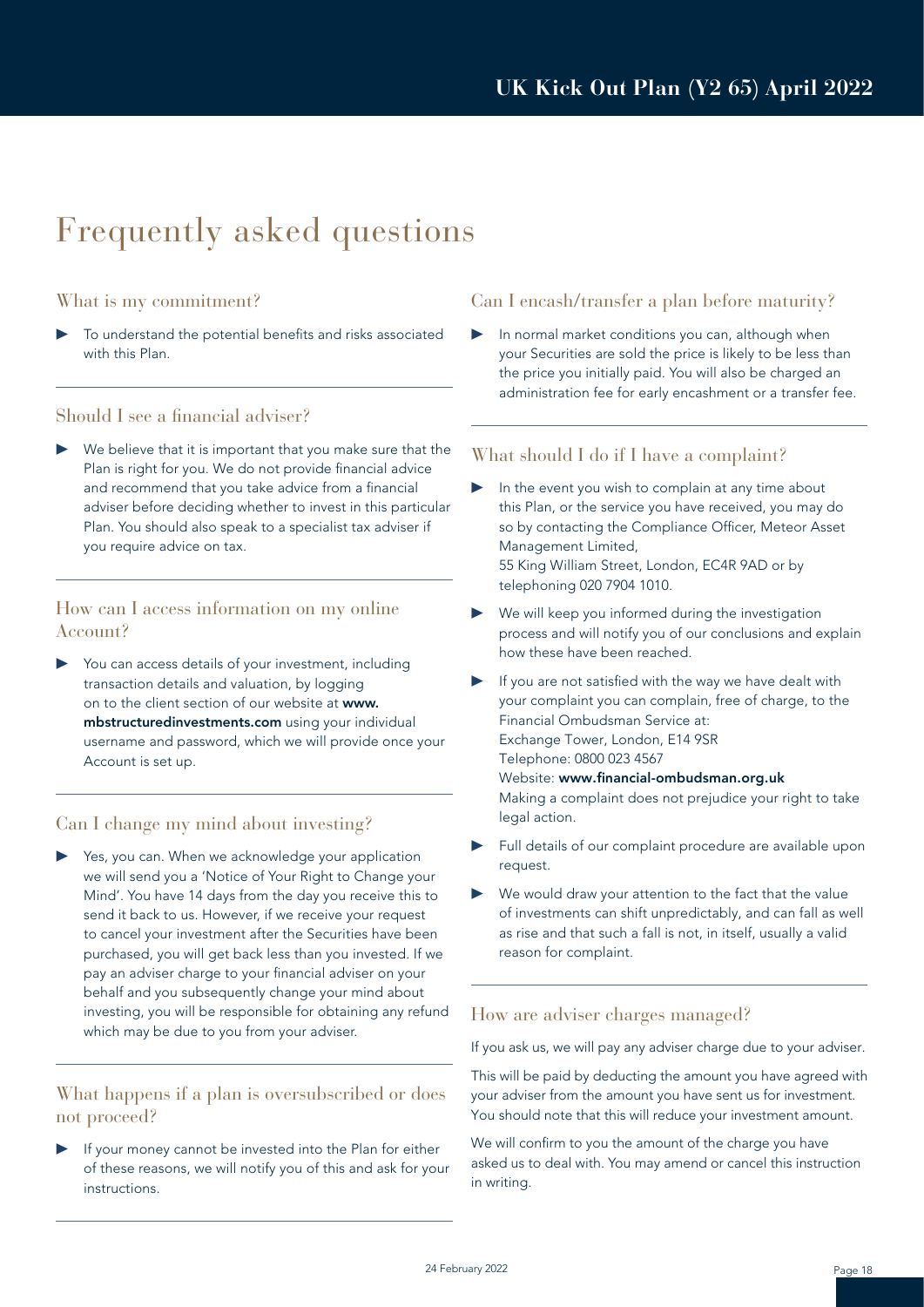### Frequently asked questions - continued

#### What happens to my money:

#### Before the Plan Manager purchases the Securities for my Plan?

- Cleared funds received during the offer period will be held until the purchase date in the client account of Meteor Investment Management Limited and your money never forms part of our assets. No interest will be accrued to the Start Date of the Plan.
- Any adviser charge you have asked us to pay to your adviser, will be deducted from the money you have paid to us once it has cleared and paid to your adviser.

#### After the Plan Manager has purchased the Securities?

- The money that you invest will be used to buy the Securities that are designed to provide the capital and investment returns explained in this Brochure.
- The terms of the Securities are fixed at outset so there is no ongoing investment management.
- The Securities will be held in the name of 'Meteor Nominees Limited' and will be held by our Custodian, which is currently BNP Paribas Securities Services. You will remain the beneficial owner of the Securities purchased on your behalf.

#### When the Securities have matured?

- Once we receive your maturity proceeds from the Counterparty we will credit the funds into your Account. This will be held as Client Money and no interest will be paid on this amount.
- The maturity value will be available within 15 Business Days of a Measurement Date in the event of an early maturity, or on the Maturity Date, if the Plan runs for the full term.
- However, we will not make any payment until we have received your written instruction and will therefore continue to hold your money until you advise us whether you wish to take the cash value or reinvest.

#### What happens to my ISA transfer if a plan is oversubscribed or does not proceed?

For ISA transfers, we will endeavour to return the cash to your previous ISA Manager. Alternatively, we will await your written instruction to either invest in a different Meteor plan or transfer to another ISA Manager, if possible.

#### What happens when the Plan matures?

- About three weeks before maturity we will write to you via your adviser to provide full details of the position so that your adviser can discuss this with you.
- We will also alert you to an impending maturity.
- If you do not have an adviser we will provide the information directly to you.

#### What happens to the Plan if I die?

- We will require a death certificate and any supporting documentation so that we can administer your investments, in accordance with instruction by your personal representatives. We will provide a valuation as at the date of death and will outline the options available, which will include re-registering the Plan to a new owner so that it can be held until maturity.
- ▶ Where a plan is held jointly by two or more holders, the investment will be the joint property of all the holders and, following proof of death of the relevant holder, all instructions must be authorised by all the remaining joint holders.
- If your Plan is an ISA and you die leaving a surviving spouse or civil partner, they may be able to make a subscription to an ISA based on the value of your ISA at the date of your death. Such a subscription would not count towards the ISA subscription limit in the year that it is paid. The facility is subject to certain eligibility criteria and any subscription must be made within certain time limits. In the event of this circumstance, we will write to your personal representatives with full details of the eligibility criteria, how much can be subscribed, how the subscription can be made and any time limits that apply.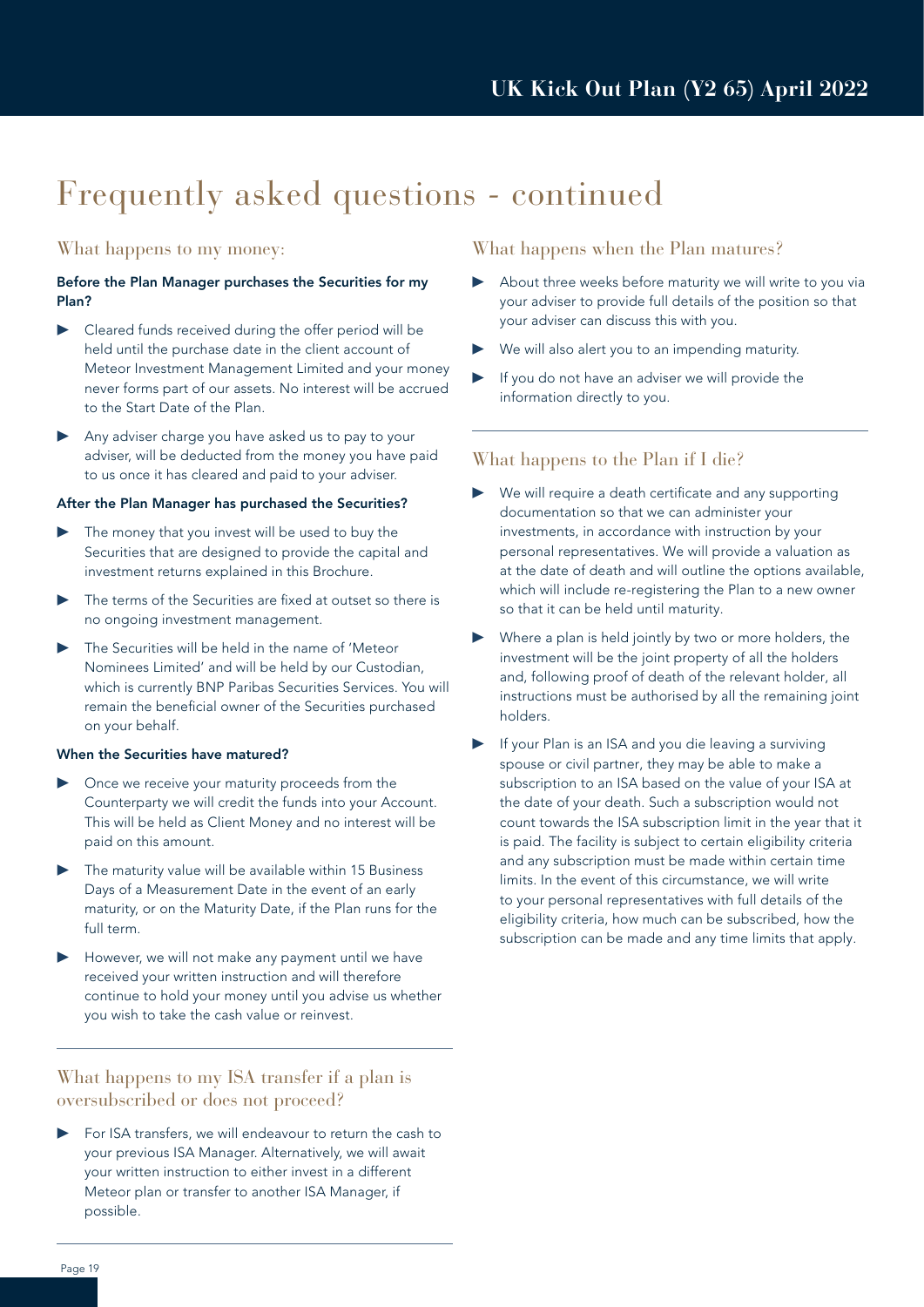### Investing

- ▶ Before you decide to invest it is important that you understand the nature of the investment.
- Before investing please ensure you have read the Base Prospectus which can be found in the Document Centre on our website at www.meteoram.com.
- The minimum you can invest is £5,000.
- You can apply online or by completing and submitting a paper based Application Form.
- ▶ Please complete the Application Form fully, as we need all relevant information to proceed with your investment. We will retain the information you provide to set up and administer your investment and will do so in accordance with the strict requirements of data protection legislation.
- If you are a SSAS, trust, charity or other legal entity, please add your Legal Entity Identifier.
- ▶ Please take care to complete the Adviser Charging section of your application form, as this will be the basis of any payment we make to your adviser on your behalf.
- ISA transfer applications must be received by us by the 'ISA transfer application' date to allow us sufficient time to instruct the current ISA Manager and for them to complete the transfer of funds to us.

#### **Payment**

- Please send funds via electronic bank transfer. If your bank is operating Confirmation of Payee, it should confirm that you are paying 'Meteor Investment Management Limited'. The details you require are: Meteor Investment Management Limited Client Account HSBC Bank plc - Queen Victoria Street Branch Sort Code: 40-05-30 Account Number: 13692752 IBAN: GB21MIDL40053013692752
- Alternatively, cheques can be made payable to 'Meteor Investment Management Limited Client Account'. We highly recommend against this option as cheques increase the risk of delays and failures in your application.
- Application forms accompanied with a cheque must be received by the 'Application with cheques' date, to allow sufficient time for the cheque to clear.
- Your completed Application Form and cheque should be sent to your financial adviser or directly to us at 55 King William Street, London, EC4R 9AD.

We do not offer financial advice or guidance on tax issues. However, we believe that it is important to seek such advice before you invest, to ensure that you choose an investment which is right for you.

#### This Plan may be held:

#### By individuals

As an individual, jointly, or on behalf of a child under the age of 18.

#### By pension arrangements

The trustees, subject to the terms of your scheme, can hold plans as a permitted investment within any type of pension arrangement, including a SIPP and a SSAS.

#### By trustees/companies/partnerships

Subject to relevant articles of association permitting such an investment.

#### As Individual Savings Accounts (ISAs) and ISA transfers

Individual Savings Accounts (ISAs) were launched in the UK in 1999 to encourage people to save. They allow you to save and invest without paying any tax on returns you make from your investment in the Plan. Because of the tax advantages there is a limit on the amount that you can subscribe to ISAs in any one tax year. The subscription limit for each of the 2021/22 and 2022/23 tax years is £20,000. The 2022/23 tax year starts on 6 April 2022.

There are three types of ISA - a cash ISA, a stocks and shares ISA and an Innovative Finance ISA. In a tax year you may invest in any type of ISA, or a combination of all three, as long as the overall subscription limit for the year is not exceeded. However, you may not subscribe to more than one of each type of ISA in the same tax year.

You are also able to invest in an ISA by transferring the value of an existing ISA or ISAs to a new ISA manager. The ISA which receives the transfer does not have to be the same type of ISA as the transferring ISA. The minimum value for ISA transfers to this Plan is £5,000, with no maximum limit.

It is possible for the spouse or civil partner of a person who has died whilst holding an investment in an ISA or ISAs to make additional ISA subscriptions over the annual subscription limit. Please refer to "What happens to the Plan if I die?" on page 19 for further details.

#### The Plan is available to residents of the United Kingdom only.

If you become a resident of the United States, please inform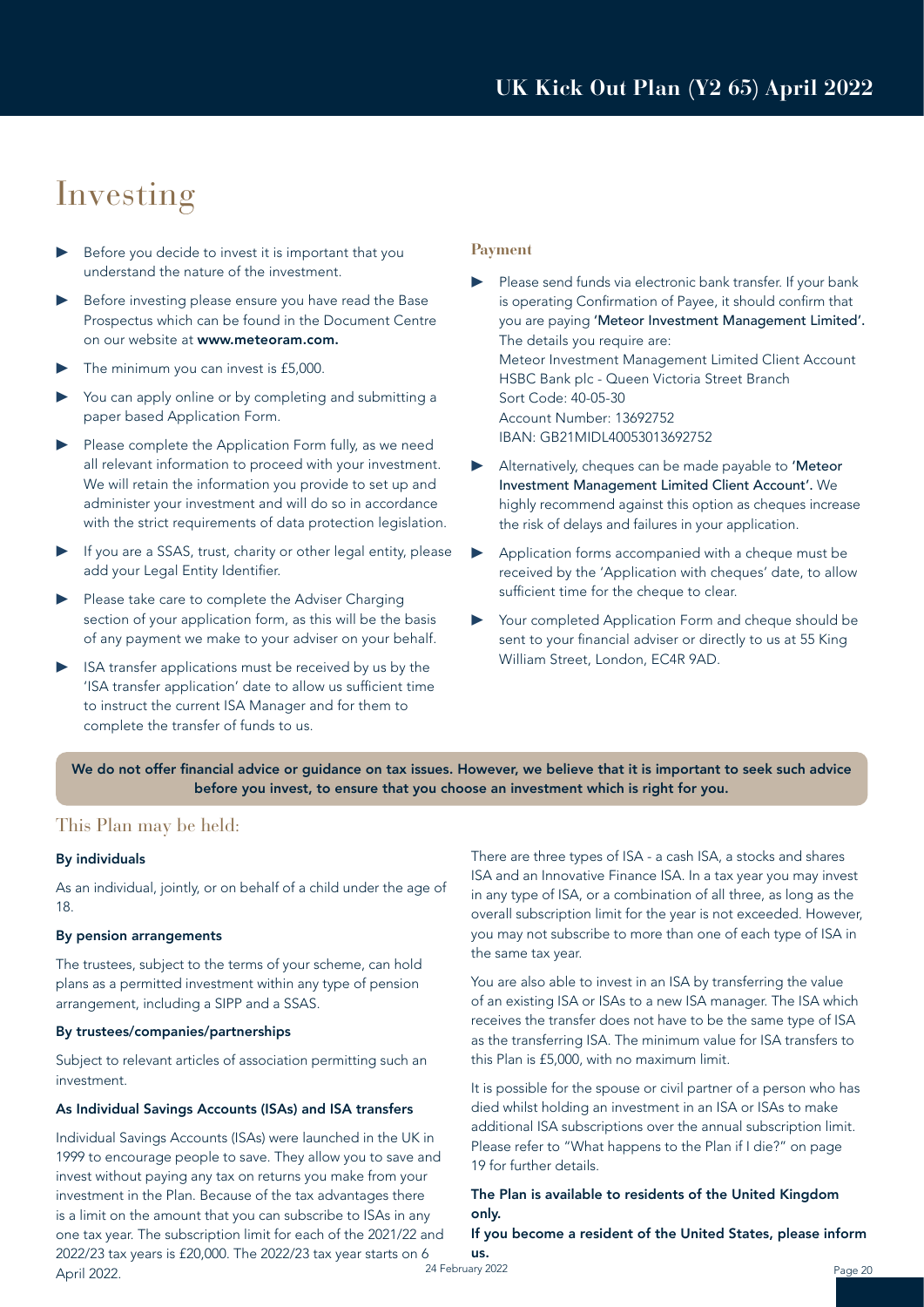### Glossary

Application Form – the form that you must complete, for a Direct Investment, stocks and shares ISA or an investment by a pension fund, company or charity to be opened.

Base Prospectus – Notes issued under Barclays Bank PLC Global Structured Securities Programme Base Prospectus 16 dated 29 June 2021, as supplemented from time to time.

Brochure – this document.

Business Day – any day other than a Saturday, Sunday, bank holiday or other UK public holiday.

Calculation/Determination Agent of the Securities – Barclays Bank plc.

Client Account – all client bank accounts are designated as such in the account name with the words 'client account', in order to distinguish those accounts from any of Meteor Investment Management's own bank accounts held with the same credit institution.

Client Money – means money that we hold for you in the course of carrying on designated investment business.

Closing Level – the official closing level of the Index.

Counterparty – Barclays Bank plc.

Direct Investment – an investment in the Plan not qualifying as a stocks and shares ISA.

Final Level – the Closing Level of the Index on 13 April 2027.

Final Measurement Date – 13 April 2027.

Financial Conduct Authority – the FCA.

Financial Services Compensation Scheme – the FSCS.

Financial Services Register – a public record of all the firms and individuals regulated by the FCA.

HMRC – Her Majesty's Revenue and Customs.

Issuer – Barclays Bank plc.

Key Information Document (KID) – prepared by the Issuer of the Securities.

Maturity Date – 5 May 2027.

Measurement Dates – 15 April 2024, 14 April 2025 and 13 April 2026.

Meteor Capital Group Limited – the parent company of Meteor Asset Management Limited and Meteor Investment Management Limited.

Nominees – Meteor Nominees Limited, a totally owned nontrading subsidiary of Meteor Investment Management Limited.

Opening Level – the Closing Level of the Index on the Start Date of the Plan.

Plan – the stocks and shares ISA or Direct Investment, as described in the Brochure and made up of Securities (investments) and cash that the Plan Manager handles on your behalf.

Plan Administrator - Meteor Investment Management Limited. Meteor Investment Management Limited is authorised and regulated by the FCA and must follow the FCA rules as amended from time to time ('the Rules'). If there are any differences between the Rules and the Terms and Conditions, the Rules will apply.

Plan Manager - Meteor Asset Management Limited. Meteor Asset Management Limited is authorised and regulated by the FCA and must follow its rules as amended from time to time ("the Rules"). If there are any differences between the Rules and the Terms and Conditions, the Rules will apply.

Plan Objective - the objective of securing the return described in this Brochure.

Rules – the rules of the FCA as amended from time to time.

Securities – the underlying qualifying investments of the Plan, arranged to provide the investment and capital returns set out in this Brochure.

SIPP – Self-Invested Personal Pension.

SSAS – Small Self-Administered Scheme.

Start Date – 13 April 2022.

Subscription – the total amount(s) you pay to the Plan Manager, including any amount you have asked the Plan Manager to pay to meet any adviser charges outlined in Condition 8b.

Summary Risk Indicator - a measure of the risk in the Plan.

we, us, our – Meteor Asset Management Limited or any other company within the Meteor group to which Meteor Asset Management Limited's rights and obligations under the Terms and Conditions are transferred from time to time.

you, your – the Plan holder(s) named on the Application Form.